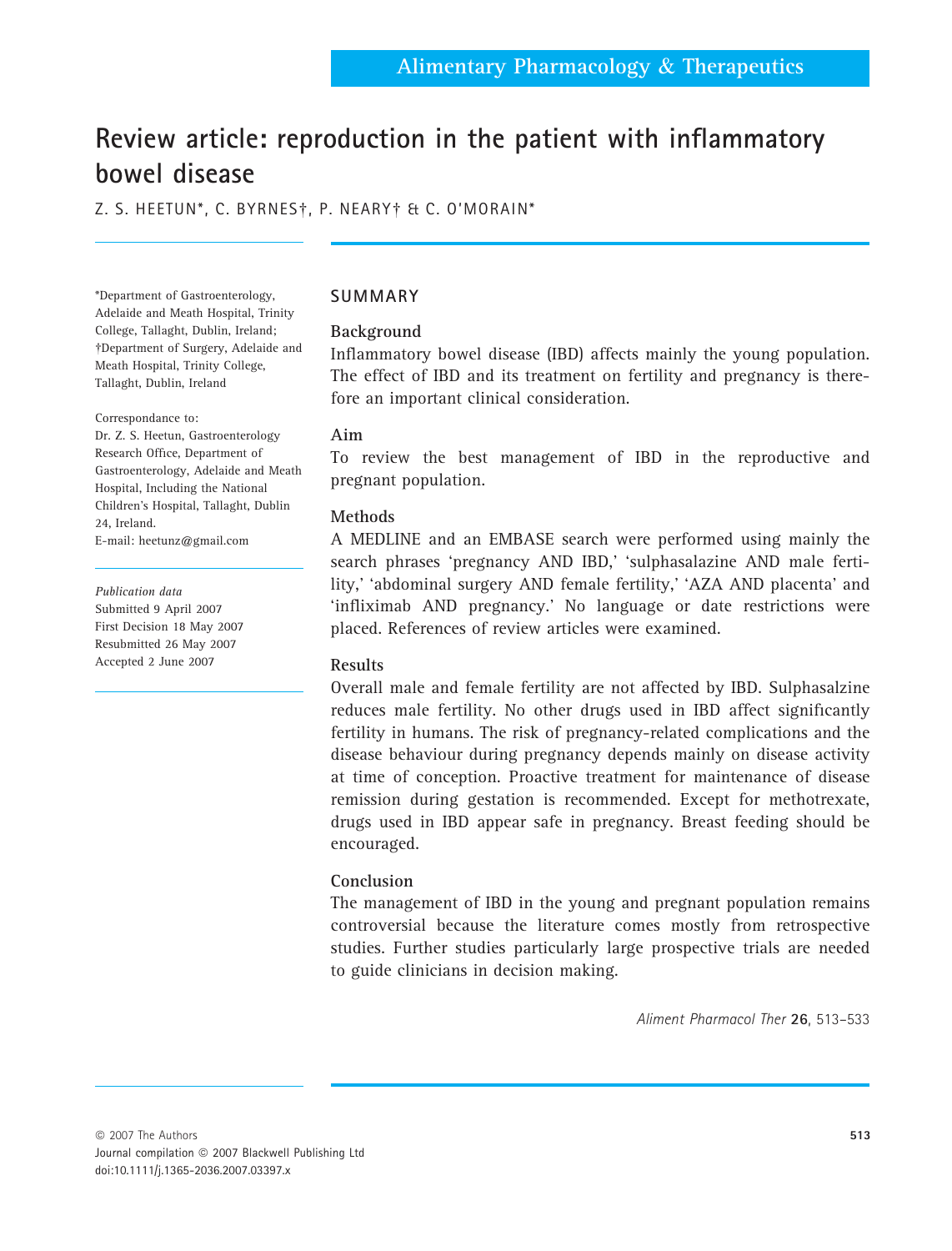### INTRODUCTION

Ulcerative Colitis (UC) and Crohn's Disease (CD) are two chronic idiopathic gastrointestinal conditions, commonly referred to as inflammatory bowel disease (IBD). Their incidence shows a bimodal distribution curve with the higher peak in the younger population. Fifty percent of patients are less than 35-years old at the time of diagnosis<sup>1</sup> and a quarter of them conceive for the first time after the diagnosis.<sup>2</sup> The impact of IBD and its treatment on fertility and pregnancy is therefore an important clinical consideration. The management of IBD in the fertile or pregnant patient is controversial because most of the evidence relating to fertility and pregnancy in IBD comes from opinions of experts and a few case-control trials rather than randomized control trials.<sup>3</sup> The aim of this review article is to summarize the current literature on fertility and pregnancy in the presence of IBD and provide a critical review as to best management of IBD in the reproductive and pregnant population.

# METHODS

A MEDLINE and an EMBASE search were performed using the Boolean search phrases 'pregnancy AND IBD,' 'sulphasalazine AND male fertility,' 'corticosteroids AND male fertility,' 'meta-analysis on male fertility in IPAA,' 'abdominal surgery AND female fertility,' 'smoking AND IBD,' 'pouch function AND pregnancy,' 'elemental diet AND C.D.,' 'sulphasalzine AND placenta,' 'folic acid AND congenital malformations,' 'corticosteroids AND placenta,' 'budesonide AND pregnancy,' 'AZA AND placenta,' 'methotrexate AND congenital malformations,' 'cyclosporine AND IBD,' 'co-amoxiclav AND pregnancy,' 'loperamide AND pregnancy,' 'lomotil AND pregnancy,' 'infliximab AND pregnancy,' 'adalimumab AND pregnancy,' 'corticosteroids AND breast feeding,' 'propofol AND pregnancy,' 'inheritance AND IBD' and 'genetic anticipation in IBD.' No language or date restrictions were placed on the search criteria. The references of review articles were examined for potentially eligible studies. Date of last search was 17 February 2007.

### FINDINGS

A total of 196 articles were found and reviewed. These included three editorials, 11 animal and in vitro studies, 28 case reports, 13 epidemiological studies, 54 retrospective studies, 18 case-control studies, 16 prospective studies, 41 review articles, four meta-analyses and eight randomized trials. Articles were analysed by both physicians and surgeons experienced in the management of IBD.

# RESULTS

### Male fertility

Infertility is defined as the failure to conceive after 1 year of regular sexual intercourse without the use of contraception. Infertility and subfertility are used interchangeably. Overall IBD itself does not seem to affect fertility in males. Concerns about reproductive potential of men with CD arose when a case-control study of 1400 patients showed that the mean number of children born to men with CD is significantly lower compared to men with UC and the general population.<sup>4</sup> There was no significant difference between the mean number of children born to males with UC and the general population. The fecundability (probability of pregnancy within one menstrual cycle) of the three population groups is not significantly different from each other.<sup>5</sup> This suggests that the reduced family size in patients with CD may not be due to a physical effect of the disease. The confidence and self-image of young adults can easily be hampered by the course of IBD and its treatment. This may lead to difficulties in forming intimate relationships.<sup>6</sup> Overall frequency of sexual intercourse has however not been shown to differ significantly amongst patients with IBD compared with the matched controls.<sup>7</sup> The smaller family size may be due to fear of disease transmission to offspring or a decision to limit family size rather than an innate inability to conceive.

Sulphasalazine and 5-aminosalicylates are frequently used for maintenance of disease remission. Levi et  $al^8$  in 1979 initially reported four cases of infertility in males exposed to sulphasalazine. All four men were able to conceive following discontinuation of therapy. Subsequent research showed that the drug causes oligospermia and has an adverse effect on both sperm morphology and motility. These effects are secondary to the non-therapeutic sulphapyridine moiety of sulphasalazine and are fully reversible upon drug cessation.<sup>9-12</sup> Restoration of semen quality has also been demonstrated after replacing sulphasalazine with 5-aminosalicylic acid  $(5-ASA).$ <sup>13</sup> There appears to be an increased risk of congenital malformations in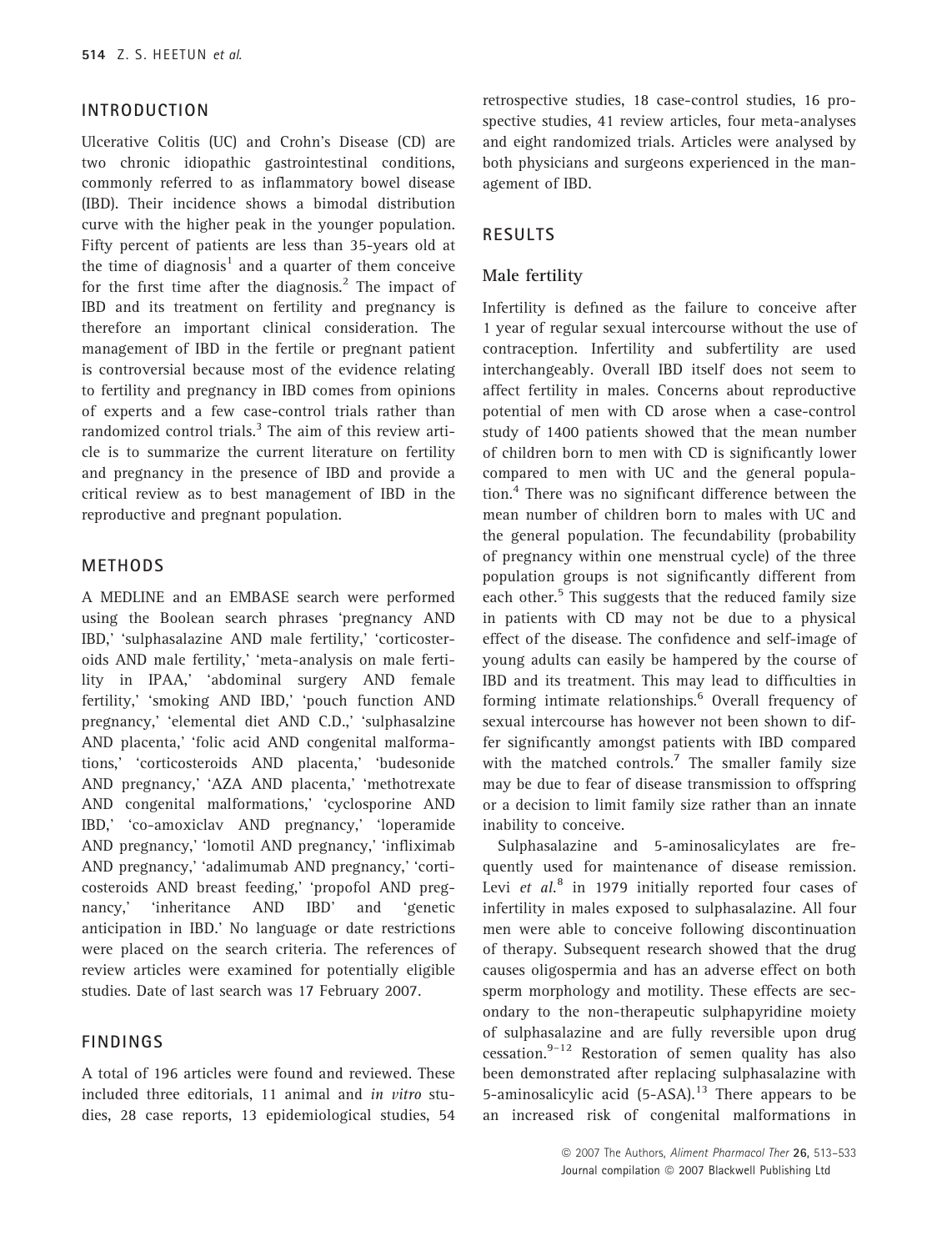infants born to males exposed to sulphasalazine.<sup>4</sup> Prospective fathers should be advised to discontinue the drug or be switched to 5-ASA compounds lacking the sulphapyridine moiety.

Corticosteroids are used for induction of disease remission. They are highly efficacious but their longterm use is limited by side effects. There are few data on the effect of corticosteroids on male fertility. Studies on rats show that exogenous corticosteroids cause a reduction in serum testosterone but have no effect on the level of gonadotropins.<sup>14</sup> In the Lerman et  $al.^{15}$ . study although there were no changes in sperm count and motility, fertility was reduced in rats exposed to corticosteroids. These changes were fully reversible upon cessation of steroid administration. In humans Roberts *et al.*<sup>16</sup> showed that an increase in endogenous steroids may be linked with a subsequent decrease in sperm concentration. Steroids should therefore be used only for short periods of time to control active disease.

Immunosuppressants have a well-defined role in refractory IBD. The use of mercaptopurine (MP) and azathioprine (AZA) in men of child-bearing age is controversial. The use of MP in male mice has been associated with a significant reduction in fertility.<sup>17</sup> Rajapakse et  $al.^{18}$  showed an increased incidence of congenital malformations, particularly congenital limb abnormalities and gestational complications in offsprings of men exposed to MP within 3 months of conception. However, it was a small study (only 13 men were exposed to MP within 3 months of conception) and several statistical flaws have been outlined.<sup>19</sup> Furthermore, MP has not been shown to have any deleterious effect on sperm quality nor quantity.<sup>20</sup> More importantly, Francella et  $al.^{21}$  in a large casecontrol study with 76 males failed to corroborate the above findings. Data from the transplant literature would also support the safe use of MP in prospective fathers.<sup>22</sup> As MP is an inhibitor of de novo purine synthesis, some authors have mentioned the possibility of occult sperm damage.<sup>17, 18</sup> However DNA damage due to MP at doses used in IBD has not been demonstrated. It is therefore inappropriate to stop immunosuppressive therapy in males desiring feritility. $23$ 

Methotrexate (MTX) is used in cases of failure of or intolerance to AZA/MP. It is classified as a Pregnancy Category X by the American's Food and Drug Administration (FDA) (Appendix 1). MTX causes reversible sterility in males. $24, 25$  There are currently no reports of MTX-induced congenital abnormalities in infants born to males exposed to the drug. It should nevertheless be discontinued prior to a planned conception. A delay of at least 3 months is recommended due to the prolonged tissue-binding characteristics of MTX.<sup>26</sup>

Biological agents – infliximab (INF) and adalimumab – have recently been introduced in the armamentarium against IBD. INF is a chimeric monoclonal antibody against tumour necrosis factor-alpha (TNF-a). It is indicated in CD resistant to standard therapy and fistulating CD.<sup>27</sup> Evidence of its beneficial effect in UC is accumulating.<sup>28, 29</sup> INF does not cross-react with TNF- $\alpha$  in species other than humans and chimpanzees. Animal reproduction studies with INF have therefore not been conducted. Animal studies using analogous anti-TNF-a agents have not demonstrated an adverse effect on male fertility.<sup>30</sup> There are currently no human data on effect of INF on male fertility. Adalimumab is a recombinant human monoclonal antibody. It is effective and safe in the treatment of  $CD<sup>31</sup>$  There is growing evidence of its effectiveness in patients who have lost response to INF. Its effect on male fertility is equally poorly documented. The use of biological agents in prospective fathers is controversial.

Surgery is required in cases failure of medical therapy, intestinal obstruction or perforation, toxic megacolon and localized complications such as abscesses and fistulae. There is currently no data on the effect of small or large bowel resection on male fertility. An ileal pouch anal anastomosis is the surgery of choice in patients with UC who have failed medical therapy. Rectal excision and pouch formation carries a small risk of male subfertility.<sup>12</sup> One retrospective study involving 111 patients showed that the incidence of sexual dysfunction after an ileal pouch anal anastomosis was nearly  $20\%$ .<sup>32</sup> Berndtsson et al.<sup>33</sup> in a prospective study with 18 patients demonstrated a small incidence of loss of ejaculation (less than 5%) in males after the surgery. In both studies, however, patients reported a good overall satisfaction with their sexual life albeit some minor complications after surgery.

### Female fertility

Overall, the rate of infertility in women with IBD varies between  $7\%$  and  $12\%^{34, 35}$  which does not differ significantly from that of the general population. Earlier studies demonstrated higher rates of infertility up to  $66\%$  in CD patients<sup>36</sup> and 49% in patients with UC,<sup>37</sup> possibly reflecting less efficacious treatment available previously. Elbaz et  $al.^{38}$  in a case-control study demonstrated that women with IBD had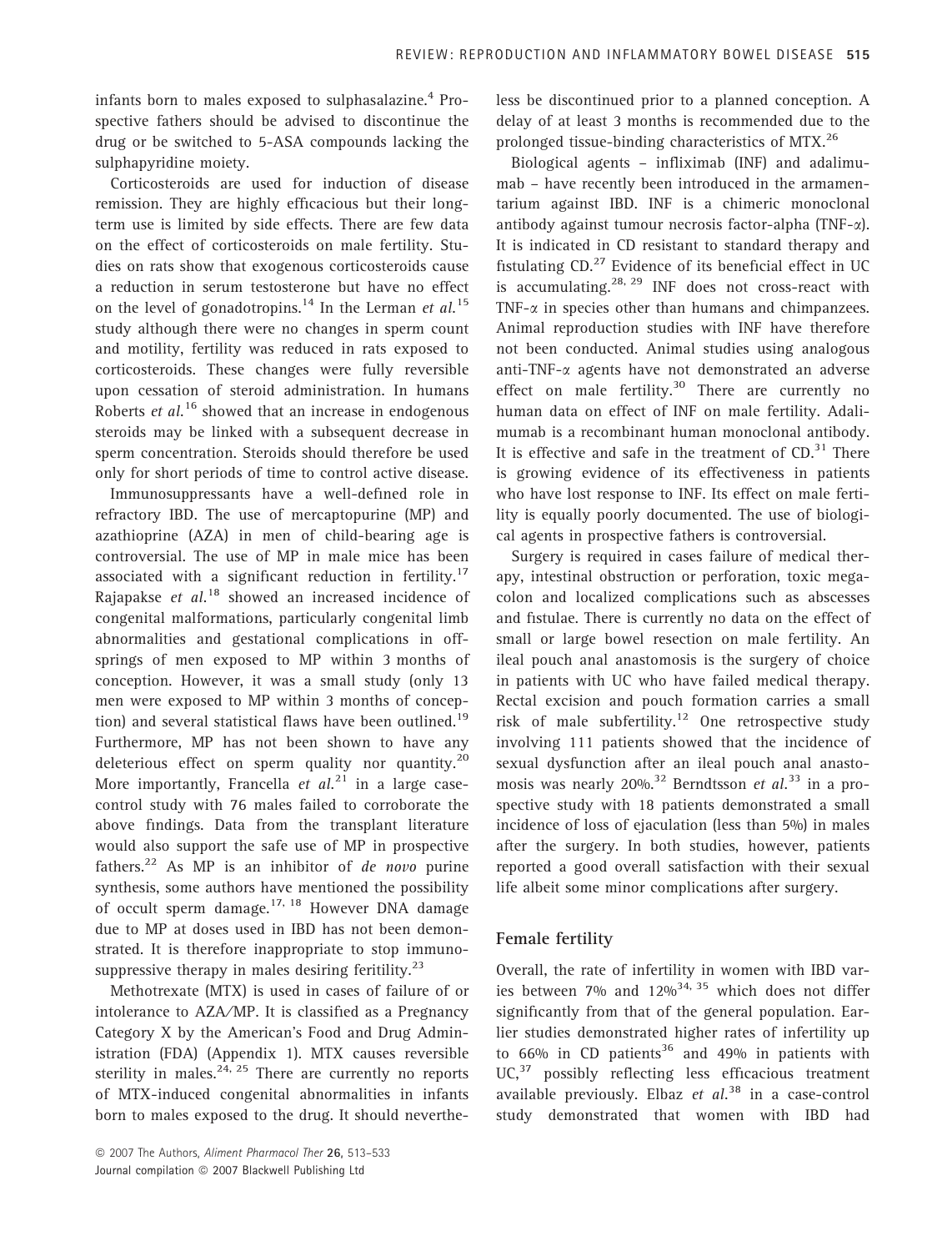increased needs for fertility treatment; however, this association was no longer significant after controlling for maternal age. It is well known that increasing maternal age is associated with subfertility and an increased need for fertility treatment.<sup>39</sup> Rates of dyspareunia and overall frequency of sexual intercourse amongst women with IBD does not differ significantly compared with matched controls.<sup>7</sup> Baird et  $al$ ,  $40$  in a case-control study involving 216 patients demonstrated a reduction in mean number of children born to women with IBD. This was, however, an effect of the patient's own choice rather than an inability to conceive. It is therefore important to differentiate between voluntary and involuntary childlessness.<sup>12, 41</sup>

Fertility seems to be reduced in patients with CD. In a case-control study involving 275 patients, Mayberry et  $al^{42}$  showed that the mean number of children born to women with CD is significantly lower compared with the general population. Subfertility in this population can be due to ovarian and tubal disruption, which results from severe active CD and surgery.12, 41, 43

There are no reports of an adverse effect on female fertility with the use of sulphasalazine. Corticosteroids have not been associated with impaired fertility in females despite its widespread use in different diseases. AZA use in transplant patients and in patients with autoimmune diseases has not been associated with subfertility in females. $44, 45$  MTX should be avoided in women of child-bearing age because it is clearly teratogenic and mutagenic (discussed later). There is currently no data on the effect of the newer biological agents on female fertility in humans; animal studies have not demonstrated an adverse effect on female reproductive potential.<sup>30</sup>

The impact of surgical treatment of IBD on fertility is an important consideration in the young female. The effect of small or large bowel resection on female fertility is poorly documented. Data from the gynaecological literature suggests that bowel resection for other reasons, e.g. endometriosis, is not associated with an adverse effect on fertility. $47, 48$  The available literature on the effect of ileal pouch anal anastomosis on fertility is conflicting. Ording  $et$   $al.^{49}$  and Olsen et al.<sup>50</sup> demonstrated a significant reduction in fertility after an ileal pouch anal anastomosis. Johnson et  $al$ .<sup>51</sup> showed in a cohort of 153 females that the mean age for an ileal pouch anal anastomosis is 31 years and the majority of females (57%) do not seek to become pregnant after the procedure. It is currently not clear whether it is an effect of increased maternal age or pouch formation that is responsible for the reduced fertility in this population.

Table 1 summarizes the information regarding male and female fertility.

# Effect of inflammatory bowel disease on pregnancy and its outcome

The effect of IBD on pregnancy and its outcome is primarily dependent on disease activity at conception and during gestation. Most studies suggest that women with quiescent disease throughout pregnancy are not at an increased risk of spontaneous abortion, pregnancy-related complications, adverse perinatal outcomes or having a child with congenital abnor malities.12, 38, 52–58 However, one large Swedish population-based cohort study involving 756 patients with IBD showed that irrespective of disease activity and medical treatment, IBD was an independent risk factor for preterm delivery, low birth weight (LBW) and small for gestational age babies.<sup>59</sup> This study did not differentiate between UC and CD. In a large nationwide Danish cohort study performed by Norgard  $et$   $al.^{60}$ .

|                                                     | Effect on Fertility   |           |                   |  |
|-----------------------------------------------------|-----------------------|-----------|-------------------|--|
| <b>Inflammatory Bowel</b><br>Disease/Treatment Type | Male                  | Female    | References        |  |
| Active disease                                      | No effect             | Reduces   |                   |  |
|                                                     |                       |           | $5, 7, 41-43$     |  |
| Sulphasalazine                                      | Significantly reduces | No effect | $8 - 11$          |  |
| 5-Aminosalicylic acid                               | No effect             | No effect | 13                |  |
| Corticosteroids                                     | Reduces               | No effect | $14 - 16$         |  |
| Mercaptopurine/azathioprine                         | No effect             | No effect | $21 - 23, 44, 45$ |  |
| Biological agents                                   | Unlikely              | Unlikely  | 30                |  |
| Small/large bowel resection                         | Unlikely              | Unlikely  | $46 - 48$         |  |
| Ileal pouch anal anastomosis                        | Reduces               | Reduces   | 32, 33, 49-51     |  |

Table 1. Effect of disease activity and treatment of disease on fertility in males and females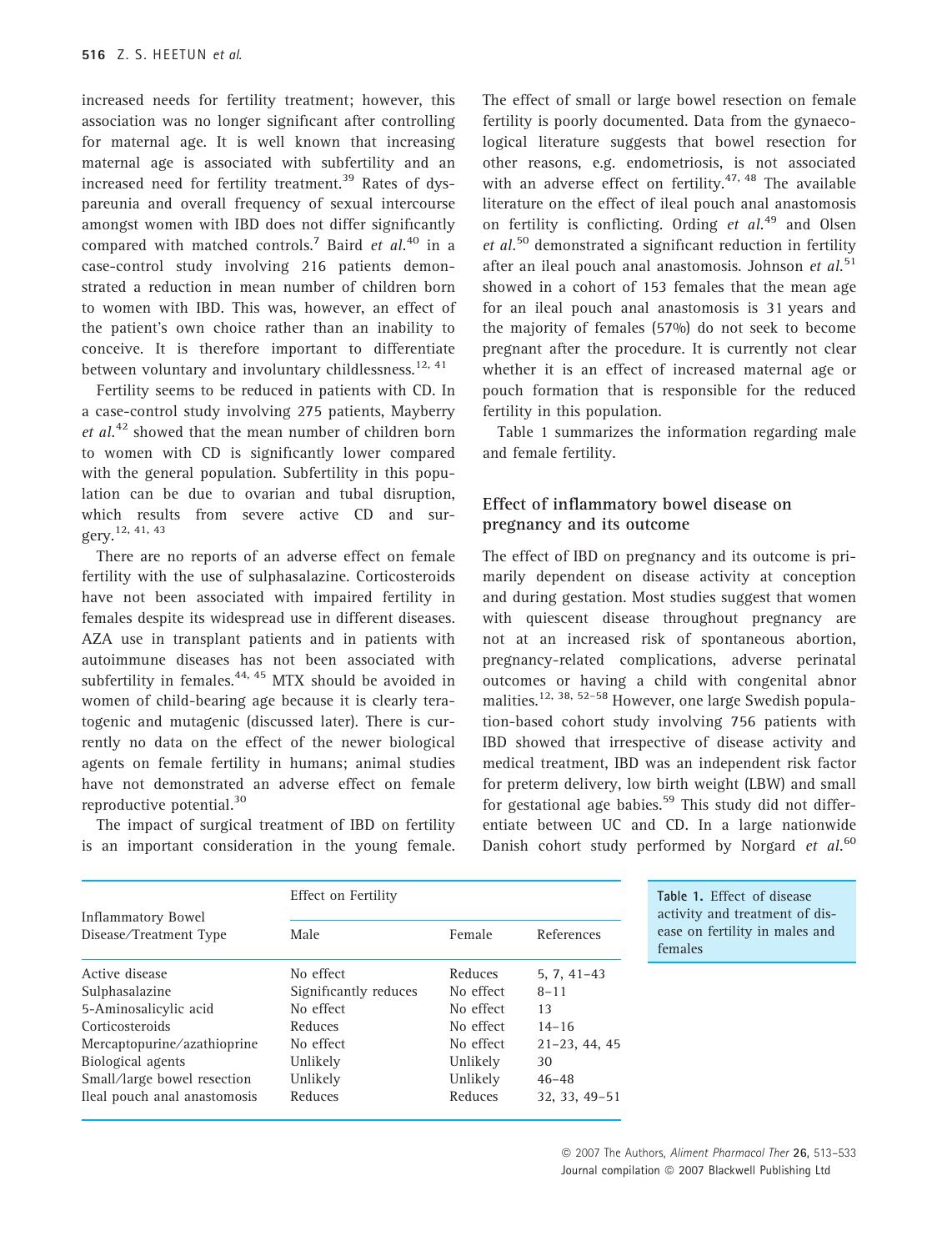Table 2. Effect of ulcerative colitis and Crohn's disease on rates of preterm delivery and low birth weight compared to the general population

| Outcome                                            | Study                         | Number<br>of patients | UC adjusted<br>odds ratio | CD adjusted<br>odds ratio* |
|----------------------------------------------------|-------------------------------|-----------------------|---------------------------|----------------------------|
| Preterm delivery (<37 weeks)                       | Norgard et al. <sup>60</sup>  | 10 565                | $1.2$ (0.9–1.5)           |                            |
|                                                    | Dominitz et al. <sup>62</sup> | 1570                  | $1.01(0.40-2.52)$         | $2.31(1.41-3.77)$          |
|                                                    | Fonager et al. <sup>65</sup>  | 3528                  |                           | $2.4(1.6-3.7)$             |
| Low Birth Weight $\left( < 2500 \text{ g} \right)$ | Norgard et al. <sup>60</sup>  | 10 598                | $0.8$ $(0.6-1.2)$         |                            |
|                                                    | Dominitz et al. <sup>62</sup> | 1570                  | $1.13(0.38-3.35)$         | $3.62$ $(2.22 - 5.88)$     |
|                                                    | Fonager et al. <sup>65</sup>  | 3528                  |                           | $1.6(1.1-2.3)$             |

CD, Crohn's disease; UC, ulcerative colitis.

\* in cases where the adjusted odds ratio was not available, the crude odds ratio is presented.

involving 1531 offsprings born to mothers with UC, there was no significant difference in the rates of preterm delivery, LBW and small for gestational age babies in the patient population compared with controls (Table 2). A compilation of more than 1000 pregnancies carried out by Lamah et  $al$ <sup>61</sup> showed that patients with UC are not at an increased risk of spontaneous abortions, perinatal mortality or congenital malformations. Baird et  $al.^{33}$  showed an increased risk of preterm labour in patients with UC before the diagnosis of IBD. These findings were not reproduced in the larger Norgard  $et$   $al$ .<sup>60</sup> study.

Population-based case-control studies from the American and Danish population showed an increased risk of preterm delivery, LBW and small for gestational age in infants born to mothers with  $CD^{62, 63}$  (Table 2). Furthermore, Riis et al.<sup>64</sup> in a recent European-based cohort study demonstrated a significant increase in rates of spontaneous abortions after the diagnosis of IBD. This increase occurred mainly in patients with CD. The risk of preterm delivery and LBW also seems to be increased after the diagnosis of  $CD<sup>65</sup>$  The rates of congenital malformation are not affected by IBD.<sup>64</sup>

Active disease at time of conception or during gestation is associated with a worse pregnancy outcome. Khosla et  $al.^{35}$  in a cohort of 54 women showed that patients with active CD at conception display rates of miscarriage as high as 35%. Moreover, the incidence of LBW, premature labour and adverse perinatal outcomes are significantly increased.<sup>2, 12, 34, 35, 56, 58, 63, 66</sup> The risk appears to be greater in CD than in  $UC<sup>2</sup>$ . The presence of ileal disease in CD patients is also a strong predictor for LBW babies.<sup>67</sup> Women with their first acute episode of IBD during pregnancy are at an increased risk of delivering preterm or low-birth weight babies as documented in a series of 76 cases reported by Beniada et  $al$ <sup>53</sup> First hospitalization for UC during pregnancy has also been associated with an increased risk of preterm birth.<sup>60</sup> Most preterm deliveries occur after 35 weeks of gestation and therefore perinatal outcomes are favourable.<sup>38, 62</sup> There has been no consistent reports of increased rates of congenital malformations or perinatal mortality due to active disease. IBD is not associated with complications of pregnancy such as hypertension and proteinuria.<sup>52</sup>

The prevalence of smoking amongst patients with CD is significantly higher compared with the general population.<sup>68</sup> Smoking is an independent risk factor for LBW babies $^{69}$  and for disease activity in patients with CD, especially women.<sup>70, 71</sup> Pregnant patients with CD who smoke are at a substantially increased risk of LBW babies and preterm labour.<sup>34, 61</sup> This population should be actively encouraged to give up smoking. Prevalence of smoking in patients with UC is lower compared with the general population.<sup>70</sup> Smoking in patients with UC does not place them at an increased risk of preterm delivery $38$  probably due to the beneficial effects of smoking on the course of UC.

Nielsen et al.<sup>72</sup> demonstrated in a cohort of 173 pregnancies that resectional surgery during pregnancy carries an increased risk of preterm delivery. The evidence as to whether previous surgery might be a predictor for LBW babies is conflicting. $57, 67$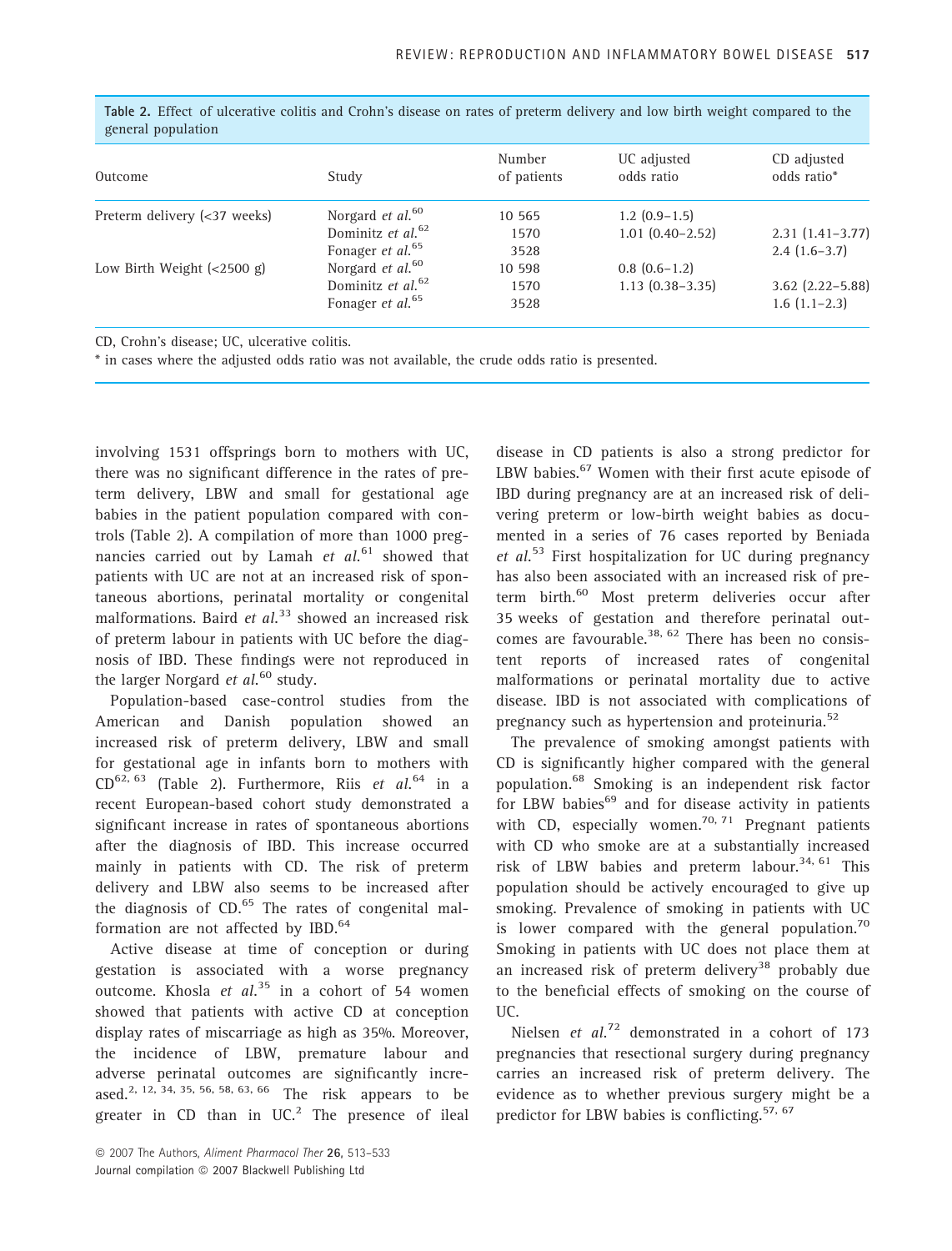### Effect of gestation on disease activity

# Effect of pregnancy on activity of UC

The effect of pregnancy on disease activity is dependent on the disease status at the time of conception. When conception occurs during a period of quiescence, 70–80% of patients will remain in remission throughout the gestational period.<sup>34, 72, 73</sup> The rate of relapse in pregnant patients is therefore similar to non-pregnant patients. If the colitis recurs, it is likely to be mild and responsive to medical treatment. Contrary to previous reports, the first trimester has not been shown to be the time of predilection for disease relapse.<sup>34, 72</sup> The risk of flare-up in the postpartum period seems to be related to disease activity at term. Modagam et  $al^{73}$  with 324 patients showed that only 13% of patients with quiescent to mild disease at term experienced a flare in the puerperal period in contrast to 53% of patients with active disease at delivery. Disease relapse during pregnancy is often due to discontinuation of maintenance regimen $53$  and relapse during the puerperium can be associated with resumption of at-risk behaviours such as smoking.<sup>71</sup>

The presence of active disease at time of conception is associated with a worse prognosis. In 50–70% of patients, the disease will either become chronically active (24% of patients) or worsen and in only one third of women will the disease settle.<sup>6, 73, 74</sup> Willoughby  $et$   $al.^{34}$  in their series noted that active disease under these circumstances is more resistant to medical treatment. This study also documented that 7% of patients will experience their first attack of UC during pregnancy and the puerperium. Previous studies had suggested a poor prognosis for these patients<sup>75</sup> but current experience shows that these attacks are generally mild and respond favourably to medical treatment<sup>34</sup> (Table 3).

In patients with an ileal pouch anal anastomosis, pregnancy is generally well tolerated. A total of 20–30% of patients can be expected to develop disturbances of pouch function, most commonly in the third trimester.<sup>76, 77</sup> These are mainly increased bowel frequency and mild decrease in continence. The majority of these changes are temporary and resolve completely during the puerperium.

The rate of caesarean section is higher in patients with UC compared with the general population.<sup>78</sup> Riis et al.<sup>64</sup> in a cohort of 580 pregnancies demonstrated a significant increase in rates of caesarean section in gestations occurring after the diagnosis of IBD compared with prediagnosis pregnancies. The reasons for this trend are unknown. The risk of occult sphincter damage following vaginal delivery especially with forceps is well documented and the presence of sphincter defects is associated with bowel symptoms such as urgency and incontinence.<sup>79</sup> This is particularly important in patients with a chronic diarrhoeal illness. The higher rate of caesarean section may therefore reflect fear of postpartum faecal incontinence. However UC is not an indication for caesarean section. Women with UC should be allowed to have a normal vaginal delivery and caesarean section only be performed for obstetrical reasons. The recommended mode of delivery in a patient with an ileal pouch anal anastomosis remains disputed. Caesarean section is more commonly performed in this population compared with patients with an ileostomy and less that 50% of those are for obstetrical reasons.<sup>77</sup> Pouch function, including continence and quality of life are not affected by uncomplicated vaginal delivery on the short term. $80-82$  There is however no long-term data (i.e. 30–40 years) on pouch function after vaginal delivery. Most colorectal surgeons would advise for an elective caesarean section due to the potential risk of faecal incontinence on long term.

| Table 3. Summary of effect of gestation on course of IBD           |                                                |                                             |                                                                                    |                                                |
|--------------------------------------------------------------------|------------------------------------------------|---------------------------------------------|------------------------------------------------------------------------------------|------------------------------------------------|
|                                                                    | % of patients in remission during<br>pregnancy |                                             | $\%$ of patients with worsening/<br>chronically active disease during<br>pregnancy |                                                |
|                                                                    | UC                                             | CD                                          | UC                                                                                 | CD                                             |
| Disease in remission at conception<br>Active disease at conception | $70 - 80\%^{34, 72, 73}$<br>$30\%^{6, 73, 74}$ | $70\%^{35, 55, 83}$<br>$330/6$ , 52, 61, 85 | $20 - 30\%^{34, 72, 73}$<br>$50 - 70\%$ <sup>6, 73, 74</sup>                       | $30\%^{35, 55, 83}$<br>$670/0^{6, 52, 61, 85}$ |

CD, Crohn's disease; UC, ulcerative colitis; IBD, inflammatory bowel disease.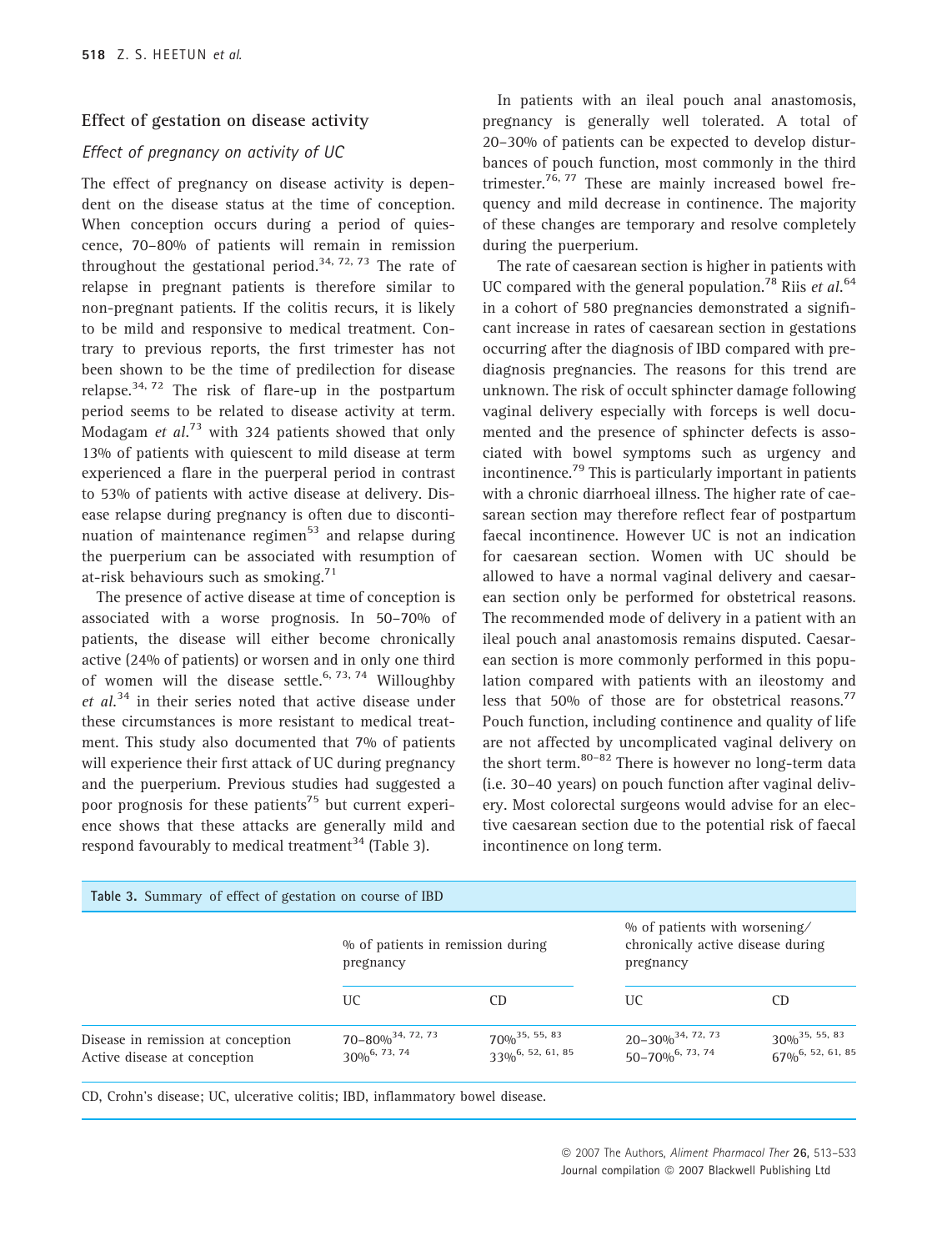#### Effect of pregnancy on the activity of CD

The behaviour of CD during pregnancy is very similar of that of UC. If conception occurs during a period of remission, the disease is likely to remain quiescent in 70% of patients throughout the pregnancy comparable with non-pregnant women with CD.<sup>12, 35, 54, 83, 84</sup> Some studies have suggested that symptoms may actually improve during gestation.<sup>35, 83</sup> Relapse, if it occurs is more common in the first trimester and during the puerperium.35, 38 If active disease is present at time of conception, one-third of patients will achieve remission, one-third will experience an exacerbation of disease status and for one-third of patients, the disease will become chronically active.<sup>6, 12, 52, 61, 85</sup> There is little data on patients who suffer their first attack of CD during pregnancy and thus no definite conclusions can be drawn about disease activity under these circumstances (Table 3).

There is no general consensus as to the recommended mode of delivery in patients with CD. Caesarean sections are carried out more frequently among these patients compared with the general population.<sup>78</sup> The rate of caesarean section increases after the diagnosis of CD and there is no significant difference in rates of caesarean section in patients with UC and  $CD.<sup>64</sup>$  The low frequency of vaginal delivery may relate to uncertainty of how these patients would fare after child-birth and also concerns on the part of clinicians to avoid the development or reactivation of perianal CD. Ilnyckyji et  $al.^{78}$  in a retrospective study of 64 pregnancies demonstrated that patients with active perianal disease at delivery were at high risk of developing worsening of perianal symptoms. Patients with inactive perianal disease at delivery were symptom free in a 1 year follow-up. Brandt et  $al.^{86}$  showed a high risk of developing perianal CD after vaginal delivery with episiotomy. This study however had several methological flaws (selection bias and no verification of clinical data obtained from patients). Rogers et  $al.^{87}$  in a small study of 17 patients showed that the mode of delivery did not influence the development or worsening of perianal CD. In the absence of clear evidence of how perianal disease behaves after vaginal delivery, a caesarean section is recommended in patients with active perianal disease.<sup>12</sup> Patients with uncomplicated CD can deliver vaginally and episiotomy should be avoided if possible. The presence of an ileal pouch anal anastomosis in a CD patient is an indication for caesarean section, whereas in patients with colostomy or ileostomy caesarean section should only be carried out for obstetrical reasons.<sup>12</sup>

# Effect of pregnancy on the long-term course of inflammatory bowel disease

Pregnancy has no deleterious long-term effect on the course of IBD and there is no place for therapeutic abortion.88, 89 Pregnancy has not been shown to alter the disease phenotype. $64$  There is emerging evidence as to a beneficial effect of pregnancy on the course of the disease. Riis el al.<sup>64</sup> in a cohort of 40 patients and Castiglione et  $al$ <sup>90</sup> in a cohort of 37 patients demonstrated that parous women with IBD experienced a significant reduction in relapse rates in the 3 years following pregnancy when compared with the three preceding years. This effect was seen in both CD and UC patients. Moreover, Nwokolo et  $al.^{91}$  in a cohort of 58 patients with terminal ileal CD and colonic CD demonstrated a negative correlation between increasing parity and number of surgical resections. These findings were not reproduced by the Riis et  $al^{64}$  study with a cohort of 46 patients. More data is thus required to clarify this issue.

### Disease diagnosis and assessment

Disease assessment during pregnancy should rely more on clinical features rather than on haematological and biochemical parameters. During gestation, haemoglobin and albumin levels fall as a result of haemodilution and the erythrocyte sedimentation rate rises.<sup>52, 54</sup> The C-reactive protein can however still be used to monitor disease activity.<sup>92</sup> Patients should be asked in particular about stool frequency, including nocturnal diarrhoea and the presence of blood and mucus in stools. The pulse rate and temperature should be recorded. Stool cultures should be obtained in the presence of diarrhoea.

Imaging is often required in disease assessment. Abdominal X-ray can be used to assess distribution of disease, mucosal oedema and extent of bowel dilatation. It is particularly useful if toxic megacolon or intestinal obstruction is suspected. The risk to the foetus is minimal and women should be counselled likewise.<sup>6</sup> Daily abdominal X-ray should however be avoided. Abdominal ultrasound is safe. It can be used to demonstrate abscess formation and to determine bowel wall thickness as an indicator of inflammation.<sup>92</sup> Magnetic resonance imaging (MRI)–abdomen is also considered safe but it rarely used for this purpose.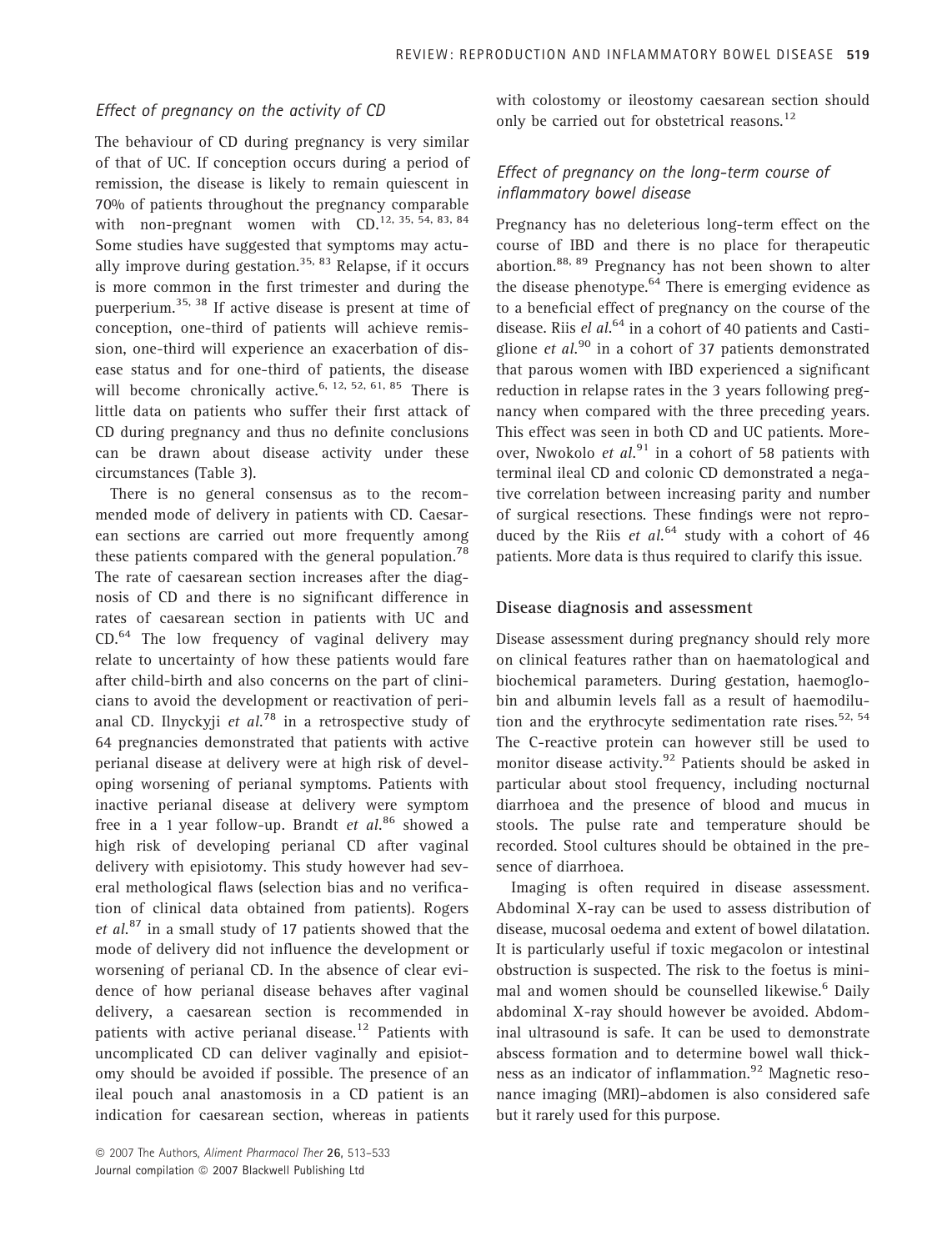Sigmoidoscopy can be performed safely in pregnancy. Its use has not been associated with preterm labour or congenital malformations. $93$  In most patients, this sole invasive investigation may suffice. Colonoscopy should only be performed in carefully selected patients because of the need for sedation. It is best delayed until after delivery. Foetal monitoring is only indicated in high-risk and third trimester pregnancies.<sup>94</sup> Midazolam is recommended over diazepam for sedation (potential association between diazepam and oral cleft).<sup>95</sup> Both are classed as Pregnancy Category D drugs by the FDA. The aim should be to achieve calmness and relaxation but not somnolence. Another interesting sedative for endoscopic procedures is propofol. It is a Pregnancy Category B drug. Data regarding its safety in pregnancy comes from its use in induction and maintenance of general anaesthesia for caesarean section. Celleno et al.<sup>96</sup> noted a transient depression of the nervous system of the newborn with the use of propofol during gestation, while Yau et  $al$ <sup>97</sup> noted this effect only with prolonged propofol infusion times. However, larger studies have failed to demonstrate any adverse effect on neonates following the use of propofol during pregnancy.<sup>98-100</sup> Also propofol offers greater haemodynamic stability compared with other types of anaesthesia. $98, 101$  Propofol should preferably be avoided in the first trimester because of lack of data regarding its use during this period. Antispasmotics such as hyoscine butylbromide should be used with caution in pregnancy and are best avoided.

# Treatment of inflammatory bowel disease in pregnancy

The majority of drugs used in IBD are safe in pregnancy. Proactive treatment for maintenance of disease remission is advised.<sup>12</sup> However many women are apprehensive about taking medications during pregnancy and often discontinue treatment despite medical advice.<sup>95</sup> The continuation of maintenance regimen should be discussed in full with the patient and possibly her partner before conception. A key principle is that active disease and not therapy, poses the greatest risk to the pregnancy.12, 56 All drugs should be used at the smallest effective dose and for the minimum amount of time.

# Elemental diet

Elemental diet has been shown to be as effective as steroids in inducing remission in an acute flare-up of CD.102, 103 Its current role in the management of CD is less certain.<sup>104</sup> There are however no contraindications to its use in pregnancy although it is relatively unpalatable. Teahon et  $al$ ,  $105$  in one small study with four patients demonstrated that use of elemental diet in pregnant patients with active CD is associated with a favourable pregnancy outcome (Table 4).

# Sulphasalazine

Sulphasalazine is constituted of 5-ASA and sulphapyridine. It is a Pregnancy Category B drug. Sulphasalazine readily crosses the placenta and foetal concentrations are approximately the same as maternal concentrations.<sup>106</sup> Its absorption is generally poor and the levels of drug in maternal plasma are less than 20% of the administered dose.<sup>107</sup> Multiple daily dosing regimens, however, results in higher systemic absorption. It was formerly believed that sulphapyridine and bilirubin would compete for the same binding site on albumin potentially leading to unconjugated hyperbilirubinaemia and an increased risk of kernicterus in the newborn. In vitro and human studies have not shown any decrease in the bilirubin-binding capacity of albumin in the presence of sulphapyridine.<sup>108</sup> In addition, there was no increased risk of kernicterus in infants born to women exposed to sulphasalazine during pregnancy.<sup>108, 109</sup> Moskovitz et al.<sup>110</sup> in a cohort of 100 pregnancies exposed to sulphasalazine or 5-ASA demonstrated no increased risk of birth defects, spontaneous abortions or premature delivery. The average dose of sulphasalazine was  $2 \frac{g}{day}$ . Mogadam et al.<sup>111</sup> showed in a cohort of 102 pregnancies that the use of sulphasalazine was not associated with an increased risk of adverse pregnancy outcome compared with women with IBD on no treatment. The use of sulphasalazine in pregnancy is therefore considered safe.<sup>12</sup>

Folic acid supplementation has been shown to be protective against cardiovascular defects, neural tube defects and cleft palate. $112$  Supplementation with 400  $\mu$ g of folic acid daily is recommended in all women of child-bearing age. Sulphasalazine interacts with the cell-membrane transporter for natural folates.<sup>113</sup> This interferes with folate absorption and may lead to folate deficiency. More aggressive folate supplementation with up to 2 mg of folic acid daily is recommended in all female patients on sulphasalazine.<sup>12, 95</sup> Alternatively, sulphasalazine can be switched to mesalazine (mesalamine) but the patient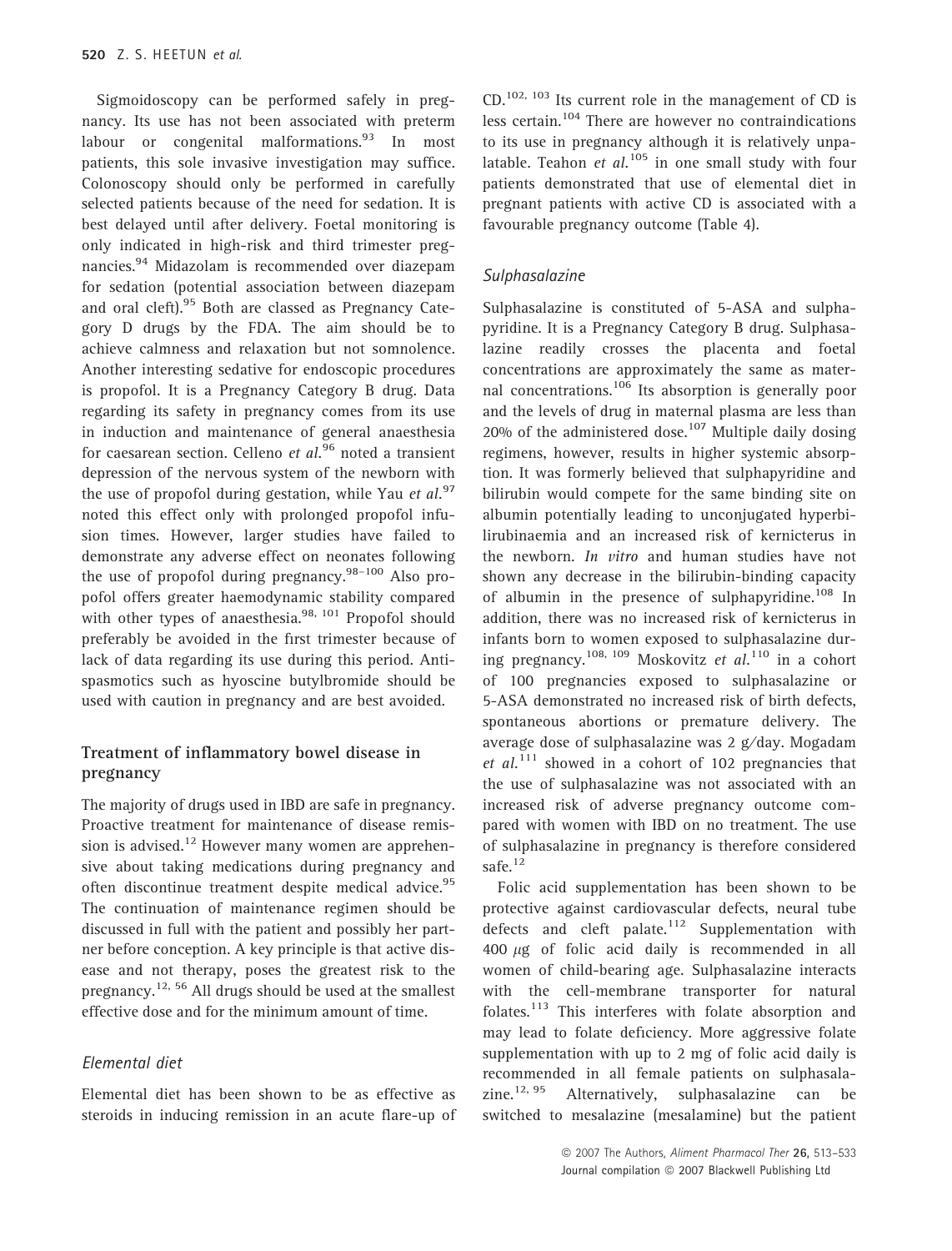| Table 4. Summary of the drugs used in IDD during pregnancy and breast recurrig |                                     |                                                                                                                                                                                   |                                                                                                        |
|--------------------------------------------------------------------------------|-------------------------------------|-----------------------------------------------------------------------------------------------------------------------------------------------------------------------------------|--------------------------------------------------------------------------------------------------------|
| Drug (References)                                                              | <b>FDA</b><br>pregnancy<br>category | Comments on use during<br>pregnancy                                                                                                                                               | Comments on use during<br>breast feeding                                                               |
| Elemental diet 103-105                                                         | Not Applicable                      | No contraindications but exact                                                                                                                                                    | No contraindications but exact                                                                         |
| Sulphasalazine<br>12, 95, 106-114, 175-178                                     | B                                   | role undefined<br>Low risk - large studies showed<br>no adverse effects; 2 mg folate<br>daily should be given<br>Limited data on high-dose<br>treatment                           | role undefined<br>Probably low risk - potential<br>diarrhoea<br>Limited data on high-dose<br>treatment |
| Mesalazine<br>110, 115-118, 175-178                                            | B                                   | Low risk – large studies showed<br>no adverse effects<br>Limited data on high-dose                                                                                                | Probably low risk - potential<br>diarrhoea<br>Limited data on high-dose                                |
| Corticosteroids<br>12, 52, 54 110, 119-131, 179                                | $\mathsf{C}$                        | treatment<br>Low risk - small increased risk<br>of cleft palate and cleft lip;<br>should be used for short<br>periods to control active disease<br>Rectal preparations - low risk | treatment<br>No evidence of harm                                                                       |
| Azathioprine/mercaptopurine<br>6, 12, 21, 23, 44, 45, 132-140                  | D                                   | Low risk - large studies from<br>the IBD, transplant and<br>autoimmune litterature<br>demonstrated no significant<br>adverse effects                                              | Not recommended - limited<br>data                                                                      |
| Methotrexate<br>12, 26, 141-144, 180                                           | X                                   | Absolute contraindication -<br>high risk of teratogenicity                                                                                                                        | Contraindicated: potential<br>association with<br>carcinogenesis                                       |
| Ciclosporin<br>12, 95, 145-150, 180                                            | $\mathsf{C}$                        | Low risk - data from transplant<br>litterature supports low risk to<br>mother and foetus                                                                                          | Contraindicated: potential<br>association with<br>carcinogenesis                                       |
| Tacrolimus <sup>151-153</sup>                                                  | $\mathsf{C}$                        | Probably low risk - increased<br>incidence of prematurity noted<br>in transplant studies                                                                                          | Not recommended - limited<br>data                                                                      |
| Co-amoxiclav95, 154, 155                                                       | B                                   | Low risk                                                                                                                                                                          | No evidence of harm                                                                                    |
| Metronidazole <sup>156-160</sup>                                               | B                                   | Use with caution - limited<br>human data on prolonged<br>courses                                                                                                                  | Best avoided - limited human<br>data                                                                   |
| Ciprofloxacin <sup>161-164</sup>                                               | $\mathsf{C}$                        | Use with caution - limited<br>human data on prolonged<br>courses                                                                                                                  | Best avoided - limited human<br>data                                                                   |
| Loperamide <sup>54, 165</sup>                                                  | B                                   | Low risk - avoid prolonged use                                                                                                                                                    | Not recommended                                                                                        |
| Lomotil <sup>12, 54</sup>                                                      | C                                   | Limited human data - not<br>recommended                                                                                                                                           | Not recommended                                                                                        |
| Kaolin and pectin <sup>166</sup>                                               | Not applicable                      | Low risk - not absorbed                                                                                                                                                           | Low risk – not absorbed                                                                                |
| Bismuth subsalicylate <sup>167</sup>                                           | D                                   | Avoid – use during third                                                                                                                                                          | Best avoided – limited human                                                                           |

trimester is associated with adverse effects for the pregnancy and its outcome

Cholestyramine<sup>12</sup> B<br>
Low risk – not absorbed Low risk – not absorbed Low risk – not absorbed Low risk – not absorbed Low risk – not absorbed Low risk – not absorbed Low risk – not absorbed Probably low risk – but limited B Probably low risk – but limited human data

data

human data

Probably low risk – but limited

# Table 4. Summary of the drugs used in IBD during pregnancy and breast feeding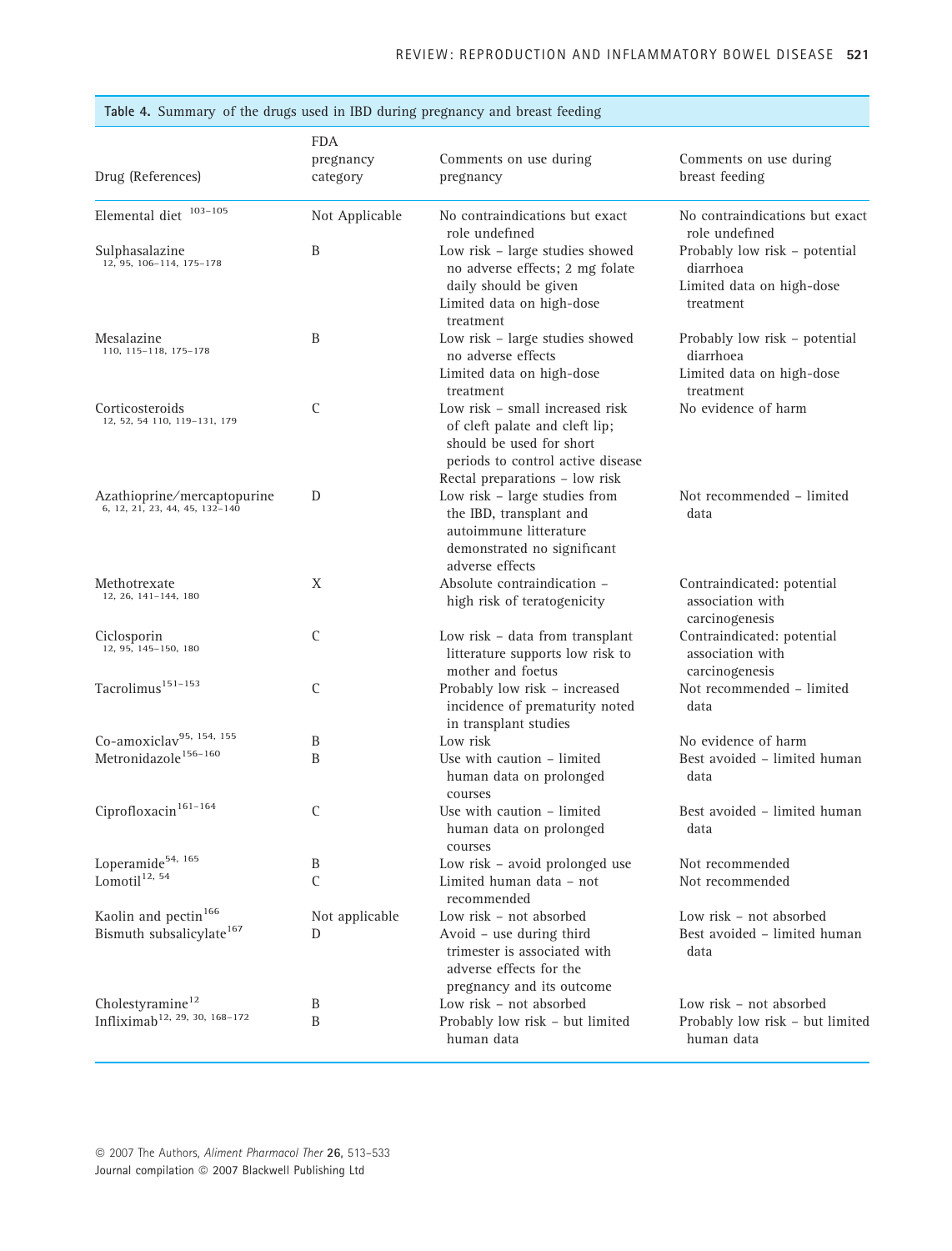| Table 4. (Continued)          |                                     |                                                                     |                                               |
|-------------------------------|-------------------------------------|---------------------------------------------------------------------|-----------------------------------------------|
| Drug (References)             | <b>FDA</b><br>pregnancy<br>category | Comments on use during<br>pregnancy                                 | Comments on use during<br>breast feeding      |
| Adalimumab <sup>12, 173</sup> | B                                   | Probably low risk – but limited<br>human data                       | Probably low risk – but limited<br>human data |
| Midazolam <sup>95</sup>       | D                                   | Can be used with caution                                            | Low risk $-$ delay feeding for 4 h            |
|                               |                                     | IBD, inflammatory bowel disease; FDA, Food and Drug Administration. |                                               |

should still be advised to take 400  $\mu$ g of folic acid daily when planning conception. A case-control study of the Hungarian population found no significant teratogenic risk associated with the use of sulphasalazine during pregnancy. $114$  There were however only 17 patients exposed to sulphasalazine and therefore conclusions are limited (Table 4).

### Mesalazine

Mesalazine, balsalazide and olsalazine are 5-ASA derivatives commonly used in IBD. Mesalazine and balsalazide are Pregnancy Category B drugs, while olsalazine is a Category C. Indications for their use are the same as for sulphasalazine. Mesalazine has indeed now largely replaced the latter because of its better side effect profile. Marteau et  $al.^{115}$  in retrospective study involving 123 pregnancies exposed to mesalazine showed that the drug is not associated with an increased risk of pregnancy-related complications, congenital abnormalities or stillbirths. The average dose of mesalazine in this study was 2.1  $g/day$ . In the Moskovitz et al.<sup>110</sup> study the average dose of mesalazine was slightly higher but the outcomes were similar. Diav-Citrin et  $al.^{116}$  in a prospective case-control study with 165 patients exposed to mesalazine demonstrated an increased risk of preterm delivery, less mean maternal weight gain and a lower mean birth weight. Rates of spontaneous abortions, stillbirths and congenital malformations were not significantly affected. Mean daily dose was 2 g/day. Women who experienced active disease or who were on numerous anti-IBD drugs had higher rates of premature and LBW babies compared with women on mesalazine monotherapy. This again suggests that the above findings could be an effect of the disease itself and not due to the drug and stresses the need to maintain disease quiescence during pregnancy. Treatment with 2–3  $g/day$  or less (usual maintenance therapy) of mesalazine appears safe in pregnancy (Table 4).

Safety data on higher doses of sulphasalazine or mesalazine are lacking. High dose mesalazine has been associated with one case of neonatal interstitial nephritis.<sup>117</sup> The patient had been taking 4  $g$ /day of mesalazine during the period of renal morphogenesis (second trimester). In the Moskovitz et  $al.^{110}$  study the use of  $4 \frac{g}{day}$  of mesalazine during pregnancy appeared safe. In the Marteau et  $al$ ,  $115$  study the six women who were exposed to 4  $g$ /day of mesalazine at some point during gestation had a normal pregnancy outcome. Twenty percent of patients in the Diav-Citrin et al.<sup>116</sup> study were exposed to more than 3.2 g/day of mesalazine. An increased risk of LBW and prematurity was observed in the study but these findings were thought to be secondary to the disease itself. It is recommended, because of the paucity of data available, that women are not kept on high-dose mesalazine if feasible during pregnancy and/or to monitor foetal kidneys during gestation.<sup>118</sup>

### Corticosteroids

Corticosteroids are indicated for moderate to severely active disease. They are classed as Pregnancy Category C drugs. Large case-control studies<sup>119, 120</sup> and one meta-analysis $121$  have demonstrated an increased risk of cleft palate with the use of steroids during pregnancy. Reinisch et  $al.^{122}$  documented an increased incidence of LBW and small for gestational age babies in women exposed to prednisolone during gestation. Moskovitz et  $al.^{110}$  however in a large study with 107 pregnancies (49 of which were exposed to steroids) failed to corroborate any of the above findings. Gur et  $al.^{123}$  in a recent prospective study of 311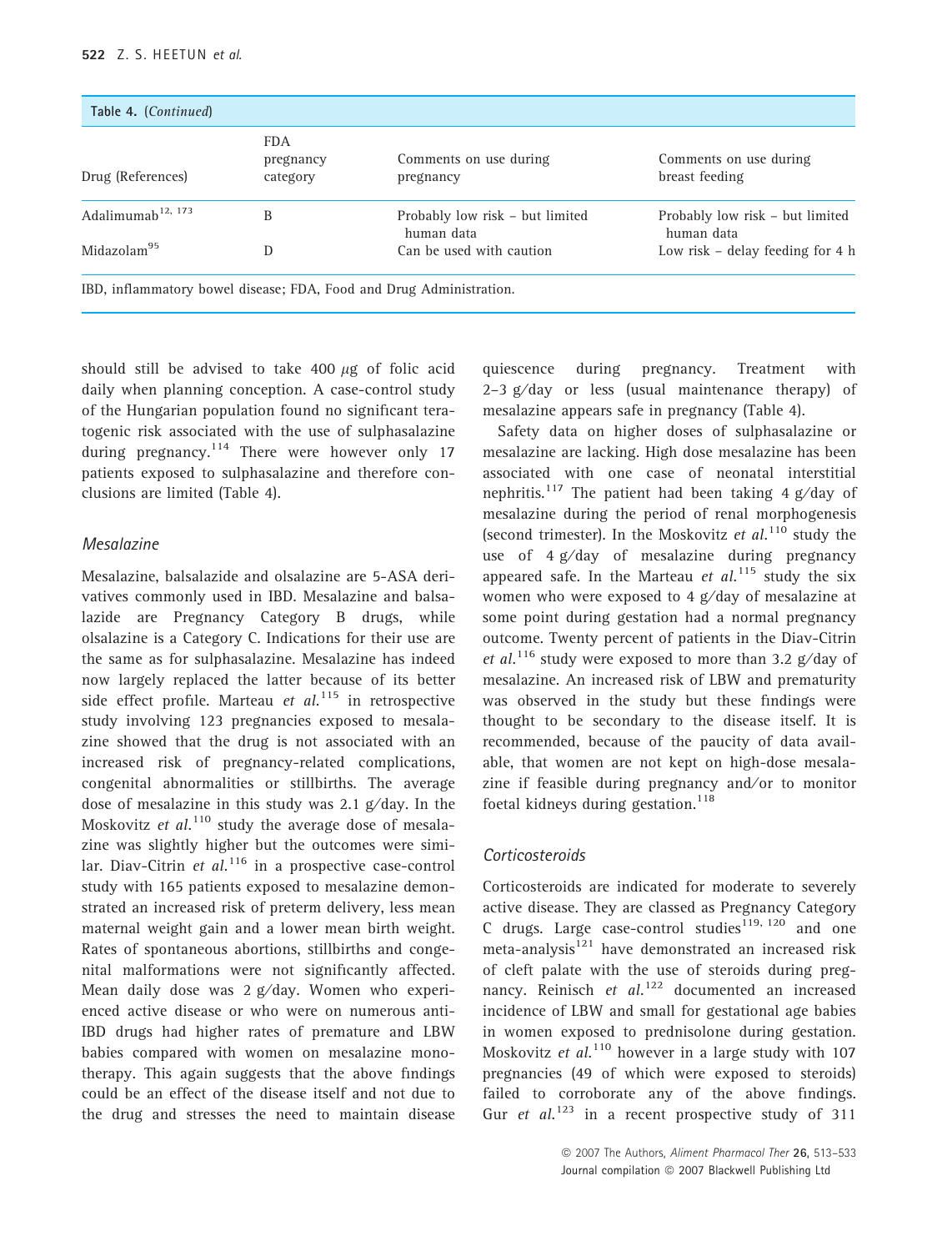women did not demonstrate an increased risk of teratogenicity with use of steroids during gestation. In the light of the available data, it appears that steroids poses a small but significant risk of cleft lip and cleft palate but does not affect the rates of LBW or small for gestational age babies. Active disease would have a greater detrimental effect on the pregnancy and use of steroids to control active disease is justified. Budesonide is generally recommended in terminal ileal CD Inhaled budesonide has been proven to be safe in pregnancy.<sup>124, 125</sup> There are no human studies to date relating to the effect of oral budesonide on pregnancy and its outcome. Animal studies have demonstrated an increased risk of spontaneous abortions, intra-uterine growth retardation and congenital malformations, particularly skeletal abnormalities with high doses of budesonide.<sup>126</sup> Its use during pregnancy is therefore controversial.

Glucocorticoids have the potential to cross the placenta. The ratio between maternal and foetal levels depends on a variety of factors.<sup>127</sup> Prednisolone should be used in preference to other steroids because foetal exposure is lower compared with betamethasone and dexamethasone. $128-131$  This is due to the extent of placental metabolism and placental- and albuminbinding affinities of different steroids. Interestingly, in spite of reaching significant pharmacological levels, steroids cause only a transient suppression of the foetal adrenocortical system and their use is not associated with long-term organ dysfunction.<sup>127</sup> Furthermore, steroids have a beneficial effect on the functional activity of other organ systems. There are few data about placental transfer of topical steroids but it is likely to be low. It is generally agreed that rectal preparations can be continued until the third trimester  $12, 54$  (Table 4).

### Immunosuppressants

Immunosuppressive treatment is used for refractory IBD. There are no large prospective studies on the use of immunosuppressants in IBD during pregnancy. The most commonly used immunosuppressive drugs are AZA, MP, MTX and ciclosporin.

Azathioprine and mercaptopurine: AZA/MP are classified as Pregnancy Category D drugs. Animal studies have clearly demonstrated an increased risk of teratogenicity with the use of AZA/MP in pregnancy.<sup>132</sup> Human studies are controversial. The foetal exposure to AZA⁄ MP following oral administration is

ª 2007 The Authors, Aliment Pharmacol Ther 26, 513–533 Journal compilation ª 2007 Blackwell Publishing Ltd

poor. The oral bioavaibility of AZA/MP is low (47% for AZA and  $16\%$  for MP)<sup>132</sup> and the placenta forms a relative barrier to  $AZA/MP$ <sup>133, 134</sup> Furthermore, the foetal liver lacks the enzymes necessary to convert AZA/MP into their active metabolites therefore protecting the foetus.<sup>135</sup> Norgard et al.<sup>136</sup> in a population-based cohort study demonstrated an increased risk of congenital abnormalities, preterm delivery and stillbirths in women exposed to AZA/MP during gestation. It was however a small study – only 11 women had a history of drug exposure and it did not take into account severity of underlying disease and polypharmacy. Data from the transplant literature and treatment of autoimmune diseases found no consistent reports of prematurity or congenital defects in infants following in utero exposure to  $AZA/MP.^{44, 45, 132}$ Francella *et al.*<sup>21</sup> in a large retrospective study of 325 pregnancies showed that AZA⁄ MP use prior to, at conception or throughout pregnancy does not increase the risk of spontaneous abortions, stillbirth, prematurity or the rate of neonatal or childhood infections. Other case studies in the IBD literature documented similar findings.137, 138 These studies used AZA at doses of 125 mg/day or less; dose of MP was 75 mg/day or less. Cases documenting neonatal myelotoxicity, immunosuppression and chromosomal abnormalities in infants exposed to AZA in utero come form the transplant and oncology literature where higher doses of AZA are used.<sup>139, 140</sup> Therefore despite being Pregnancy Category D drugs, current evidence suggests that AZA/MP are safe in pregnancy.<sup>12</sup> Relapse rates for patients on AZA/MP have been shown to be less than would be expected without medications. $21$  Discontinuation of maintenance therapy in both males and females prior to a planned conception is inappropriate  $^{23}$  (Table 4).

Methotrexate: MTX is clearly mutagenic and teratogenic and should not be used in pregnancy.<sup>12</sup> The offsprings of women treated with MTX have a high risk of developing craniofacial deformities, limb defects and severe central nervous system abnormalities.<sup>141</sup> The critical period appears to be at 8–10 weeks of pregnancy.<sup>142</sup> The exposure to high-dose MTX (50 mg/m<sup>2</sup>) in early pregnancy is embryolethal in most cases. $143$  The drug should be stopped at least 3 months prior to a planned conception due to the prolonged tissue-binding characteristics of MTX.<sup>26</sup> Women on treatment should be strongly advised as to the need for reliable contraception. If conception occurs while on treatment, MTX should be stopped and the patient placed on high-dose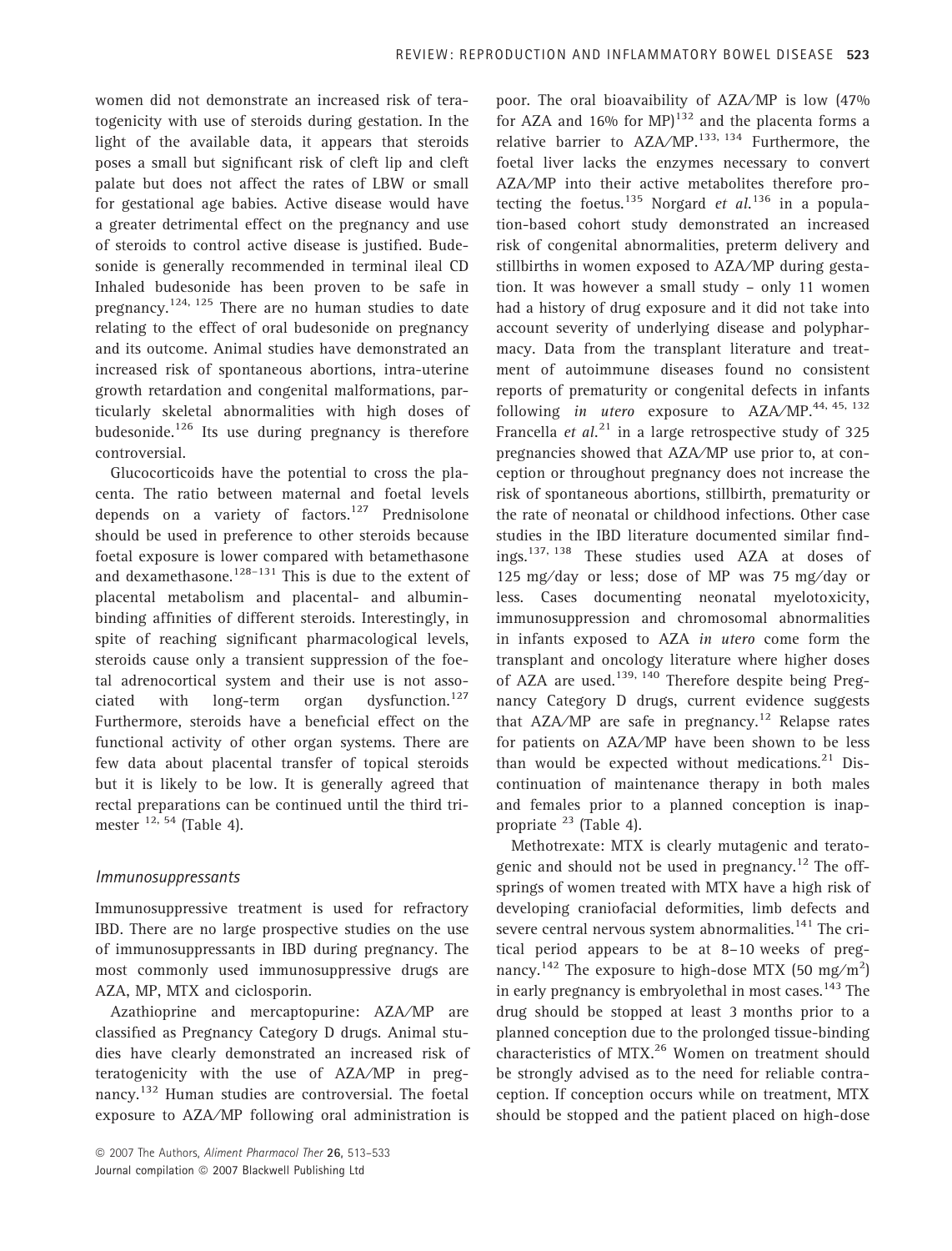folic acid.<sup>144</sup> Therapeutic abortion may be discussed (Table 4).

Ciclosporin: Ciclosporin is a Pregnancy Category C drug. It has the potential to cross the placenta but its absorption following enteral administration is poor – only  $34\%$ .<sup>145</sup> Data relating to the use of ciclosporin in pregnancy comes from the transplant literature. One meta-analysis of 15 studies demonstrated no increased risk of congenital malformations with the use of ciclosporin in pregnancy.<sup>146</sup> The rates of prematurity and LBW were higher in infants exposed to ciclosporin in utero but did not reach statistical significance. Its role in IBD is restricted to patients with fulminant colitis unresponsive to steroids in an attempt to avoid surgery, which carries a high rate of foetal demise.<sup>95</sup> It should be noted that the association between surgery for fulminant colitis during gestation and a high foetal mortality is weak. Anderson et  $al.^{147}$  reported a series of four cases of fulminant colitis in pregnancy and the puerperium requiring either a colectomy or a proctocolectomy. The rate of foetal loss was 50%. However, both foetal deaths occurred before the surgery possibly indicating that the high stillbirth rate is an effect of the disease itself. It is not currently known whether treatment with ciclosporin for fulminant colitis is associated with a better prognosis compared with surgical management. The few case reports available show that the use of ciclosporin in this situation is effective and is associated with a favourable outcome both for the mother and the infant.<sup>148, 149</sup> The side effects of ciclosporin however mandate a cautious use during pregnancy.<sup>150</sup> Women should be offered a trial of medical management before considering surgery. Ciclosporin can be used in CD patients if clinically indicated although there is no evidence to support such practice <sup>12</sup> (Table 4).

Tacrolimus: Tacrolimus is a Pregnancy Category C drug. Data regarding its use in pregnancy comes from the transplant literature. Two prospective studies, one involving 21 pregnancies and the other 49 pregnancies, demonstrated an increased incidence of preterm delivery and LBW but not of congenital malformations, pregnancy-related complications or neonatal compli cations.<sup>151, 152</sup> The increased incidence of LBW was due to the high rates of preterm delivery which in turn seems to be a persistent problem in solid-organ transplant recipients regardless of immunosuppressive therapy used. Incidence of hypertension and preeclampsia in the two studies was lower than expected. Kainz et  $al.^{153}$  in a retrospective study involving 100 pregnancies demonstrated similar pregnancy outcomes. Tacrolimus may therefore be continued at conception and during pregnancy if needed. More data is required to establish its use in the pregnant IBD patient (Table 4).

# Antibiotics

These are mainly used in patients with perianal CD and in cases of pouchitis. Co-amoxiclav is a Pregnancy Category B drug. One large population-based case-control study with 6935 patients<sup>154</sup> and one prospective study with 191 patients<sup>155</sup> demonstrated no significant increase in the incidence of congenital abnormalities in offsprings of women treated with co-amoxiclav during pregnancy.

Metronidazole is a Pregnancy Category B drug. Its use even during the first trimester of pregnancy has not been associated with an increased risk of congenital malformations.<sup>156–158</sup> Sorensen et al.<sup>159</sup> in a retrospective study with a cohort 124 patients demonstrated no increased risk of preterm delivery following metronidazole treatment during pregnancy. In a prospective study done by Diav-Citrin et  $al.^{160}$  involving 228 women exposed to metronidazole during gestation, there was no significant difference between the rates of congenital abnormalities and preterm delivery between cases and controls. The mean birth weight was however significantly lower in the treated group. The mean duration of therapy was 7.9 days. Ciprofloxacin and other quinolones are classified as Pregnancy Category C drugs. Animal studies showed an increased risk of arthropathy following in utero exposure to quinolones.<sup>161</sup> Loebstein et al.<sup>162</sup> in a prospective case-control study with 200 patients treated with a fluoroquinolone during pregnancy failed to demonstrate the above findings. There was furthermore no significant difference in rates of spontaneous abortions, prematurity and birth weight between the two population groups. Other population based and retrospective studies also supported the safe use of quinolones during pregnancy.<sup>163, 164</sup> Metronidazole and quinolones are used for longer periods of time in IBD and there is limited data regarding the effect of such regimens on pregnancy and its outcome. They should be used with caution under those physiological conditions (Table 4). Tetracyclines and sulphonamides are contraindicated in pregnancy.<sup>12</sup>

### Antidiarrhoeals

Antidiarrhoeals are used for symptom relief in IBD. Loperamide is a Pregnancy Category B drug. It has not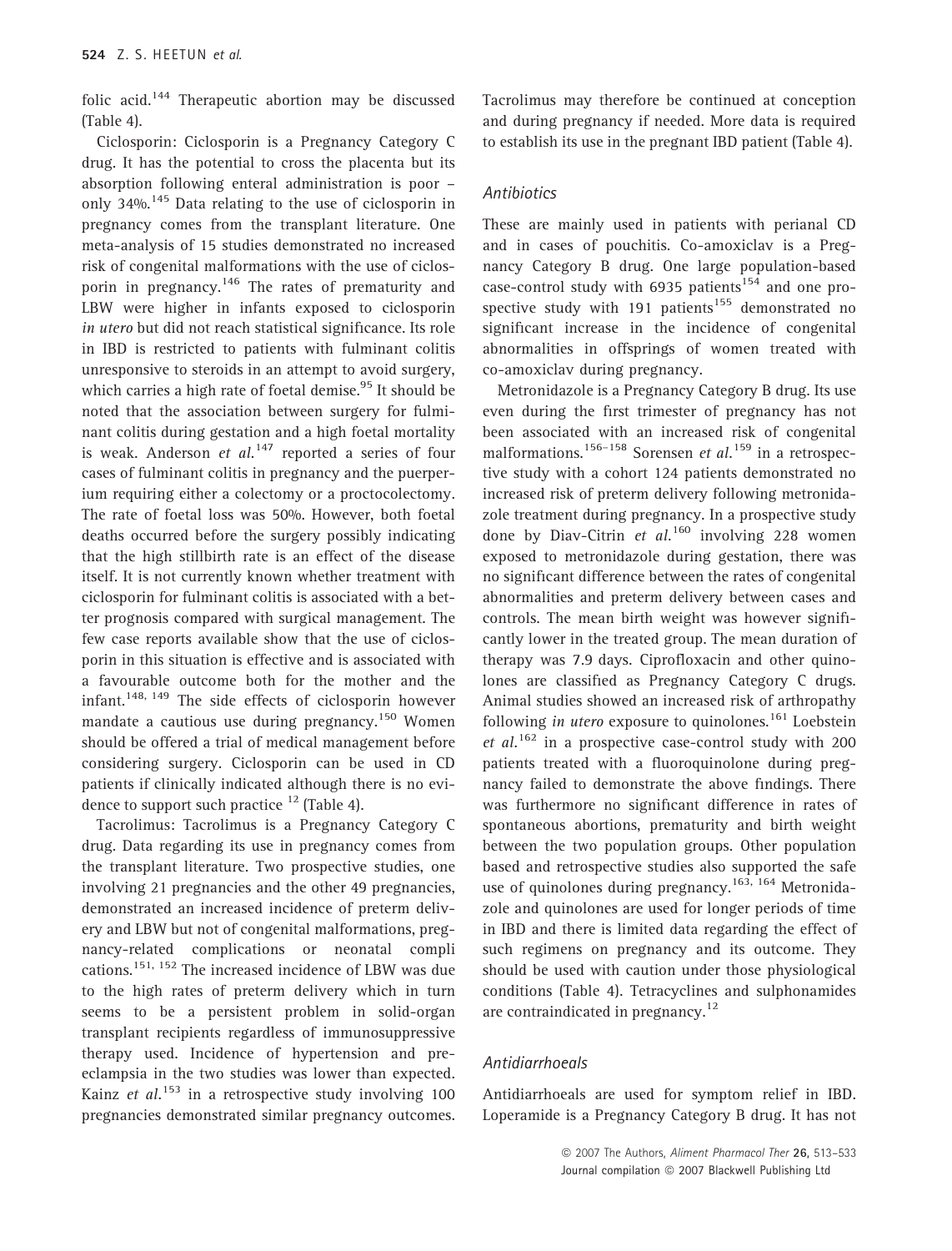been shown to be teratogenic in animals. Einarson et al.<sup>165</sup> in a prospective case-control study with 105 women found that intermittent use of loperamide during pregnancy is not associated with an increased risk of miscarriage, preterm labour or congenital abnormalities. Women who were treated with loperamide throughout pregnancy had infants with a lower mean birth weight compared with controls. Lomotil (diphenoxylate hydrochloride ⁄ atropine) is a Pregnancy Category C drug. It is not known whether the drug crosses the placenta and human studies are limited. It should be used with caution during pregnancy.<sup>12</sup> Kaolin and pectin do not have the potential to cross the placenta. They are not absorbed from the gut and are arguably the antidiarrhoeals of choice.<sup>166</sup> They are classed as Pregnancy Category B drugs. Bismuth subsalicylate should be avoided in pregnancy. It is a Pregnancy Category C drug during the first and second trimesters and a Category D drug during the third trimester. Its use during the last trimester is associated with prolongation of gestation and labour, greater blood loss at delivery and increased perinatal mortality.<sup>167</sup> Cholestyramine is a Pregnancy Category B drug. It can be used in pregnancy and is particularly useful in patients with diarrhoea secondary to terminal ilealitis or ileal resection  $12$  (Table 4).

### Biological agents

Infliximab: INF is a Pregnancy Category B drug. It has been used in IBD for only 7 years. Limited available data suggests that INF is not associated with an increased risk of teratogenicity, spontaneous abortions or adverse perinatal outcomes including stillbirth.<sup>168</sup> INF contains the human immunoglobulin G1 constant region which can potentially cross the placenta during the second and third trimester.<sup>169</sup> However the effects of INF on the immune system of the foetus and the long-term effects on the developing infant are not known. Animal studies using analogous anti-TNF- $\alpha$ agents have not shown any evidence of teratogenicity and adverse pregnancy or maternal outcome.<sup>30</sup> The maximum dose of monoclonal antibody used was 40 mg/kg (usual dose of INF is 5 mg/kg).

Katz et al.<sup>170</sup> collected data from the INF Safety Database and reported pregnancy outcome for 96 women with history of direct exposure to INF and 10 women with an indirect exposure, i.e. their partner was being treated with INF. INF was given mostly at conception and during the first trimester and was not associated with an increased risk of miscarriage, neonatal complications or congenital malformations. Most of the database is maintained by spontaneous reporting which can be open to selection bias and incomplete or inaccurate information. Thirty-six pregnant CD patients with exposure to INF have been recorded in the TREAT Registry.<sup>171</sup> The TREAT Registry is a prospective record of all patients with CD with currently a total of 1007 patients enrolled. The rates of spontaneous abortions and perinatal complications were not significantly different from women with CD not treated with INF. There were no documented cases of congenital malformations. Mahadevan et  $al.^{172}$  reported 10 cases of intentional use of INF throughout pregnancy for control of CD. There were three preterm deliveries and one LBW baby, which are not unexpected in women with CD severe enough to require INF therapy. There were no stillbirths or any congenital malformations (Table 4). Compilation of case reports and case series from the literature would also support the safe use of INF in pregnancy.<sup>172</sup> Rutgeerts et al.<sup>29</sup> in a review article on INF argued to continue INF therapy up to 20 weeks of pregnancy. Current level of evidence does not allow the routine use of INF in pregnancy but each case should be determined on an individual basis with emphasis to the (unknown) risks and benefits of therapy. If a woman chooses to delay pregnancy to avoid foetal exposure, a 6 months delay between last INF infusion and conception is required because of the pharmacokinetics of the drug.

Adalimumab: Adalimumab is a Pregnancy Category B drug. There is one case of adalimumab use throughout pregnancy in the literature, which ended in delivery by elective caesarean section at 38.5 weeks of a normal healthy infant.<sup>173</sup> More data should be collected in regards to the use of INF and adalimumab in pregnancy to guide physicians in their clinical decision making (Table 4).

# Surgery

Indications for surgery during gestation are the same as in the non-pregnant IBD patient and include failure of medical therapy, intestinal obstruction or perforation, toxic megacolon and localized complications such as abscesses and fistulae. The effects of surgery on the pregnancy are poorly documented. Resectional surgery has been associated with an increased risk of preterm delivery<sup>72</sup> but this could also be an effect of the underlying disease. It is generally agreed that the effects of continued illness is a greater risk to the foetus than surgery.<sup>92</sup>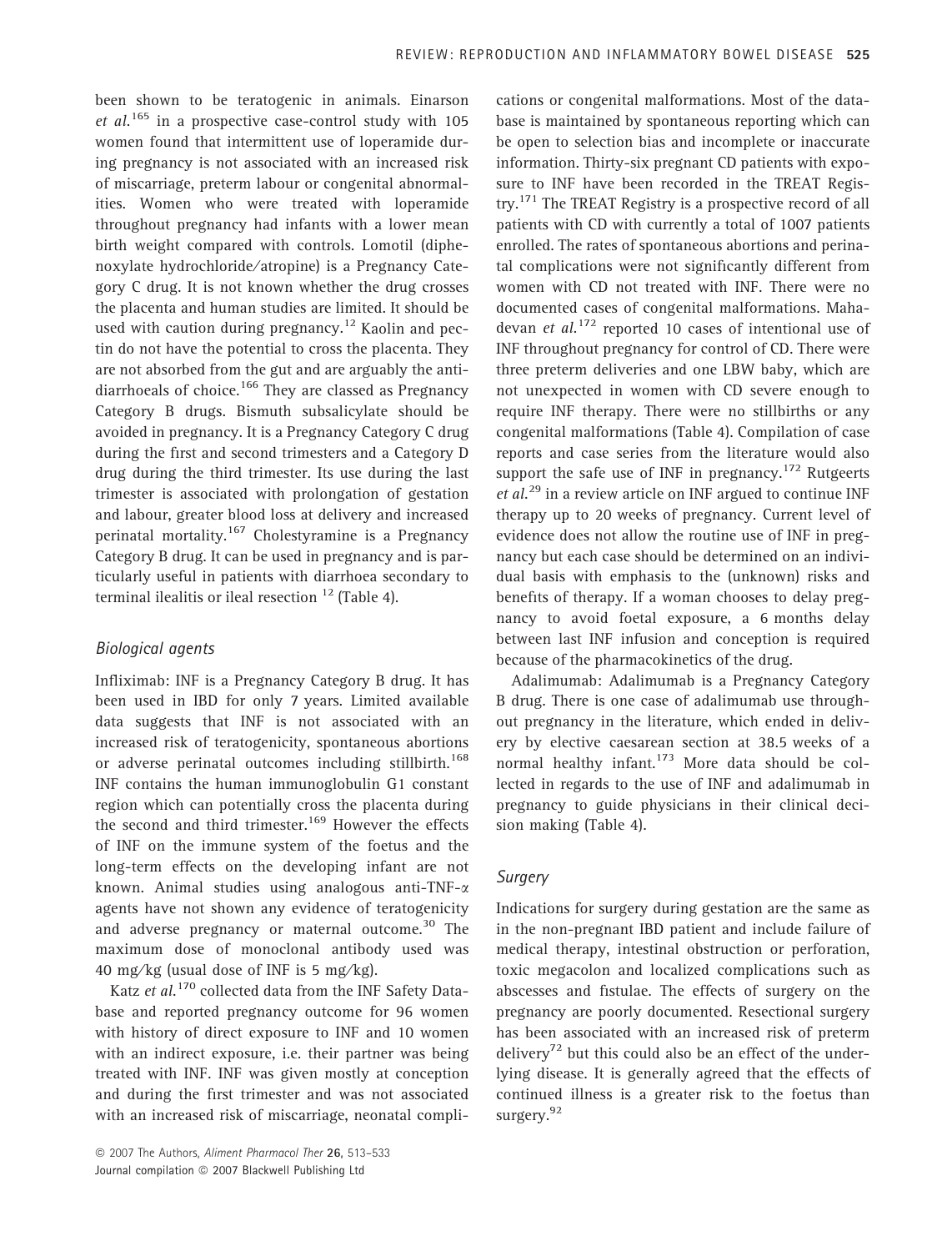### Breast feeding

The advantages of breast feeding to the infant are well recognized including a decreased risk of developing IBD in later life.<sup>174</sup> There are no data on the risk of IBD in infants who are breastfed by IBD patients. Kane et  $al^{71}$ in a retrospective study with 122 patients demonstrated that breast feeding does not seem to influence the pattern of disease activity in the postpartum period. Only a very small percentage of CD patients breastfed their child because of fear of medication interaction. Clinicians should bear this in mind when counselling women on the benefits of breast feeding. Risks and benefits of therapy should be weighed on an individual basis prior to prescribing in pregnancy.

# Sulphasalazine and other aminosalicylates

Bloody diarrhoea in an exclusively breastfed infant whose mother was on oral sulphasalazine has been reported $175$  as well as watery diarrhoea in an infant whose mother was on sulphasalazine suppositories.<sup>176</sup> Less than 10% of the maternal dose of mesalazine is excreted into breast milk and it is the inactive acetylated from that predominates therefore protecting the baby from the side effects of mesalazine. $177, 178$  Except for the above two case reports there have been no other studies documenting an adverse effect on the breastfed infant if the mother was taking an aminosalicylate. Breast feeding should therefore not be discouraged in this population.<sup>12</sup> Rectal preparations can be continued during the breast-feeding period. Olsalazine should be avoided if feasible because of limited clinical data. There is limited experience on the safety of sulphasalazine and mesalazine at doses higher than standard therapeutic doses (Table 4).

# **Corticosteroids**

There are no reports of an unfavourable outcome in infants who are breastfed by mothers being treated with corticosteroids. Only 5–25% of the maternal plasma steroid concentration is present in breast milk.<sup>54</sup> The infant exposure is therefore low. The serum levels of corticosteroids fall by 50% 3 h after administration.<sup>179</sup> It may be recommended to delay feeding 4 h after the last dose to decrease infant exposure even further, $^{12}$  but this may not be necessary in women on less than 20 mg/day of corticosteroids<sup>52</sup> (Table 4).

### Immunosuppressants

Immunosuppressants are secreted into breast milk and can potentially interfere with infant's immune system. It is currently not recommended to breastfeed, while the patient is on AZA⁄ MP although there seems to be some clinical experience of its safe use in nursing mothers.<sup>6</sup> Ciclosporin and MTX should be avoided because of the potential risk of immune suppression, an undesirable effect on growth and a possible association with carcinogenesis $180$  (Table 4).

### Antibiotics and antidiarrhoeals

Co-amoxiclay can be used in breast-feeding females.<sup>95</sup> There is limited data on the use of metronidazole and ciprofloxacin in nursing mothers. They are best avoided. Loperamide and diphenoxylate hydrochloride are both excreted into breast milk and atropine may interfere with lactation.<sup>54</sup> Their routine use is not recommended. Kaolin and pectin can be continued. Bismuth subsalicylate should be avoided because of limited data.

# Biological agent

It is not currently known whether INF or adalimumab are excreted into breast milk. Their effects on the infant's immune system after oral administration have also not been documented. It may be preferable to avoid breast feeding in patients on biological agents<sup>12</sup> (Table 4).

### Midazolam

Matheson et  $al.^{181}$  in a randomized study with 22 women demonstrated that the levels of midazolam and its metabolite are undetectable 4 h after the administration of 15 mg of midazolam orally. Women who are given midazolam for endoscopic investigations should be advised to delay nursing their child until 4 h after taking the drug.

### Inheritance

Inflammatory bowel disease displays a multifactorial inheritance. IBD clearly has a genetic component due to the increased risk of developing the disease among first-degree relatives $182$  and higher concordance among monozygotic twins compared with dizygotic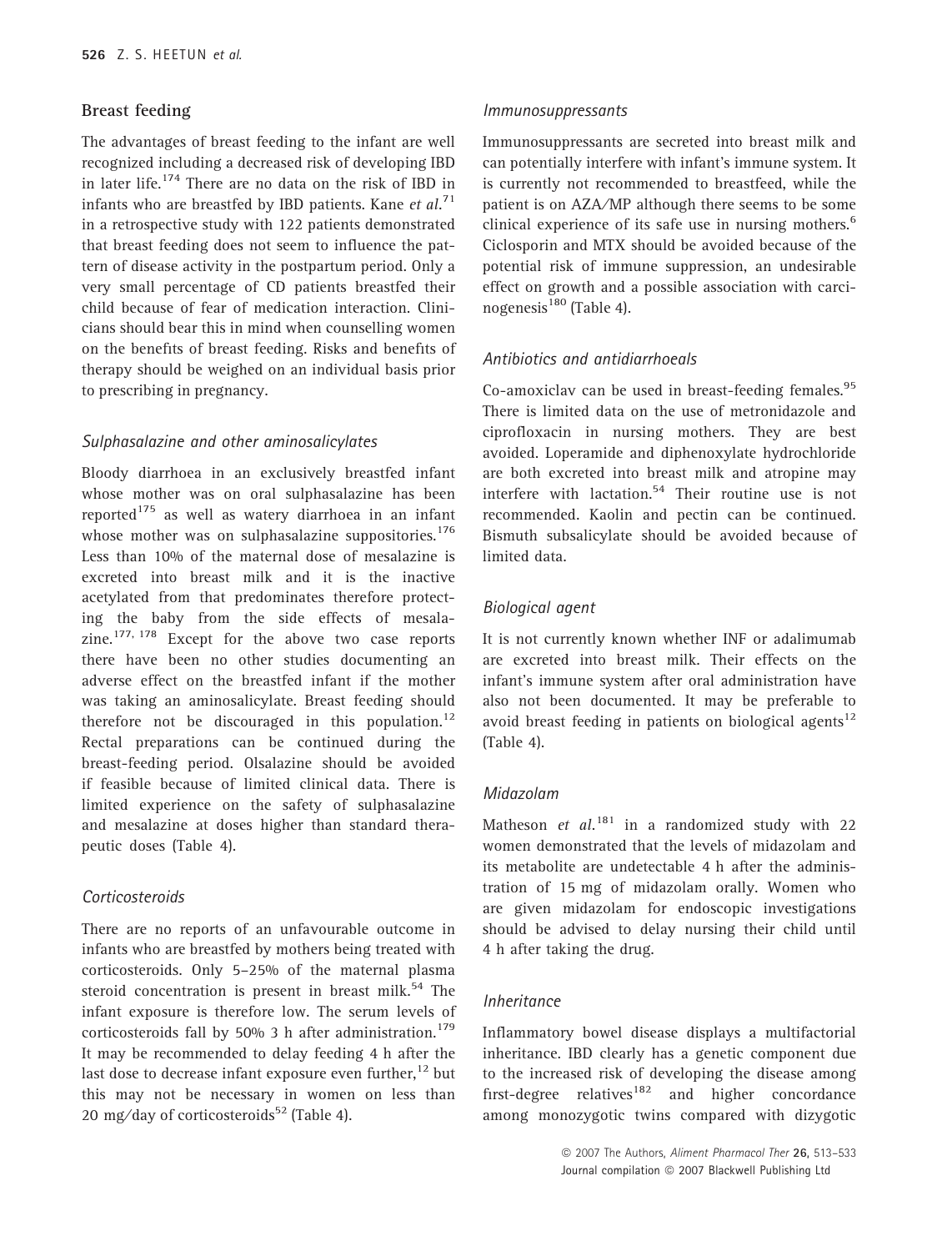twins.<sup>183</sup> Having an affected parent increases the risk, particularly for CD but the absolute risk is still low – 7.5% for CD and 10.5% for all forms of IBD. The risk increases to 35% if both parents are affected.<sup>184</sup> Interestingly, one study found a negative correlation between increasing maternal age and risk of developing  $CD.^{185}$  The disease is more common among the Jewish population.<sup>186</sup> This may reflect both a genetic predisposition and a similar antigenic exposure in life. Maternal smoking during pregnancy and perinatal period is associated with an increased risk of developing childhood  $IBD<sup>187</sup>$  and both active and passive smoking during childhood and later life increases risk of adult-onset CD but not of UC.188, 189 Seventy five percent of children are diagnosed with IBD at an earlier age than their parents<sup>190</sup> which might suggest genetic anticipation. Large populationbased studies have however failed to demonstrate any evidence for same. $191-193$  Earlier age of diagnosis may relate to confounders such as length of followup, temporal changes in risk of IBD and parental age.<sup>191, 192</sup> There is furthermore no concordance in phenotype, disease course and prognosis in families.<sup>183, 192</sup> Of interest Van Ranst et al.<sup>194</sup> showed that infants born in the month of June were at a reduced risk of developing IBD compared with infants born in other months. There is no evidence of an increased risk of IBD following in utero exposure to the measles virus.<sup>195</sup>

# **CONCLUSIONS**

Inflammatory bowel disease affects mainly the young population and therefore fertility and pregnancyrelated issues are important clinical considerations. IBD does not affect fertility in males. Sulphasalazine and possibly corticosteroids reduce the reproductive potential in males. The treatment with MP and AZA in males does not seem to have any deleterious effect on fertility and pregnancy-related complications. Active CD seems to reduce fertility in females. Treatment of IBD does not impair the reproductive potential of females. MTX should be avoided in both sexes. An ileal pouch anal anastomosis may reduce fertility in humans but overall the effect of abdominal surgery on fertility is not clearly documented. Disease behaviour during gestation and the outcome of pregnancy are dependent mostly on activity of disease at time of conception. Active disease at the beginning of pregnancy carries an increased risk of flare-up during gestation and a higher risk of spontaneous abortion, prematurity and LBW babies. Quiescent disease at conception does not influence the risk of flare-up during pregnancy. Irrespective of disease activity and medical treatment CD but not UC is associated with a small increased risk of pregnancy-related complications. Rates of congenital malformations and perinatal mortality are not affected by IBD. Pregnancy may have a beneficial effect on the long-term course of IBD. The recommended mode of delivery is disputed. Disease diagnosis and assessment should take into account the physiological changes of pregnancy. The need for imaging and invasive procedures should be carefully assessed. Proactive treatment for maintenance of disease remission is recommended. Most drugs used in the treatment of IBD do not pose a significant risk of pregnancy-related complications including spontaneous abortions, prematurity, LBW babies, congenital defects and stillbirths. Corticosteroids carry a small increased risk of cleft palate but benefits in controlling active disease outweigh risks. MTX should clearly be avoided. There is limited data on highdose aminosalicylates and long courses of antibiotics. These may preferably be avoided if feasible. From all the data available within the literature use of INF during pregnancy appears safe. Surgery should be delayed if possible although pregnancy is not a contraindication for surgical procedures. Breast feeding may not be recommended in women on immunosuppressive therapy but should otherwise be actively encouraged.

Overall data available from the literature is derived mainly from retrospective and case-control studies. The absence of large prospective studies and randomized control trials limits the conclusions that can be drawn and maintains the controversy on this issue. The setup of robust clinical trials should therefore be actively encouraged. Prospective studies like the European Crohn's Colitis' Organization (ECCO), which is currently underway and seeking to recruit 500 patients and 1000 controls should shed more light on this clinical dilemma.

### ACKNOWLEDGEMENTS

The authors would like to acknowledge the help of Phillippa Marks in editing this article.

Declaration of personal and funding interests: None.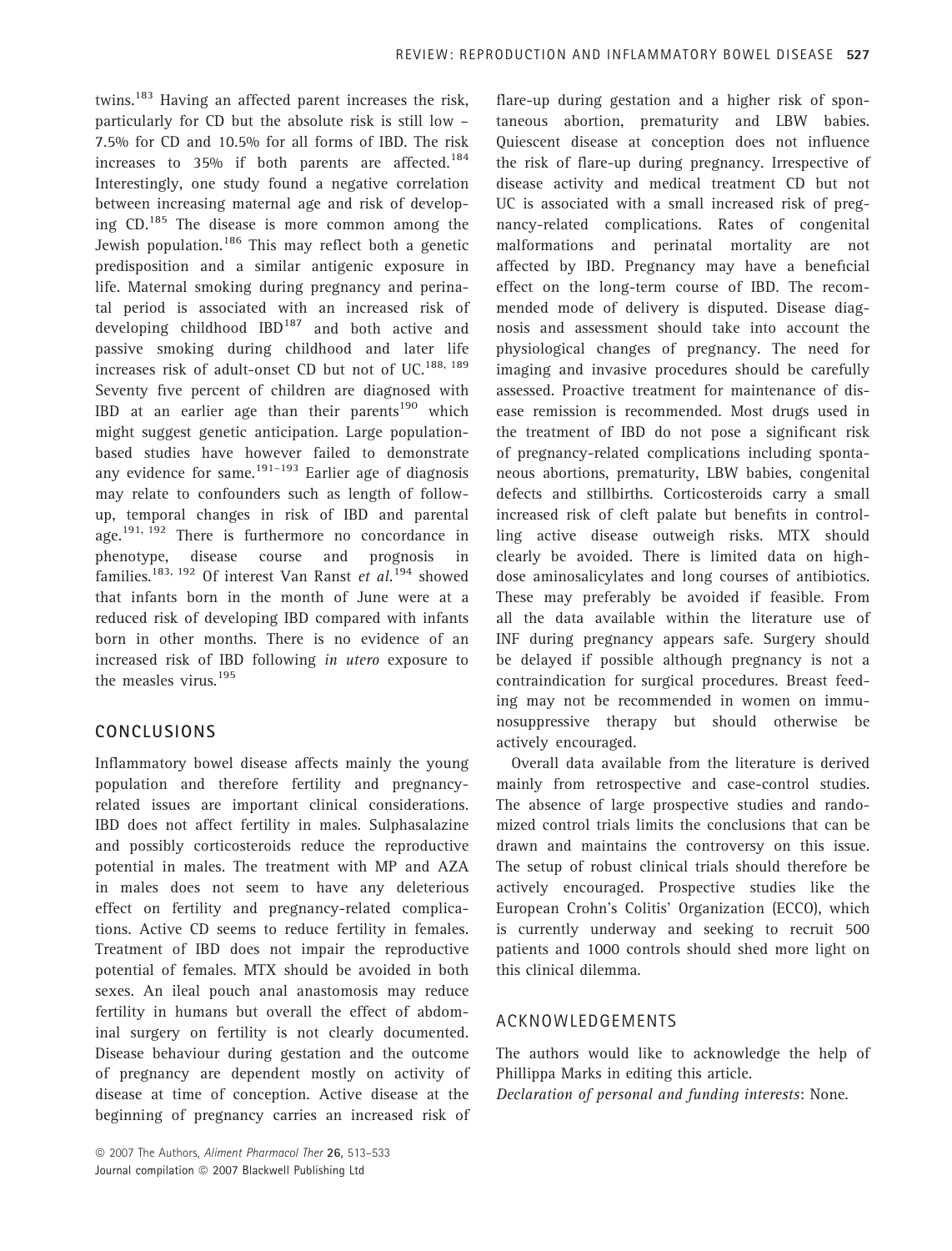### **REFERENCES**

- 1 Munkholm P. Crohn's disease occurrence, course and prognosis. An epidemiological cohort study. Dan Med Bull 1997; 44: 287–302.
- 2 Baiocco PJ, Korelitz BI. The influence of inflammatory bowel disease and its treatment on pregnancy and foetal outcome. J Clin Gastroenterol 1984; 6:  $211-6.$
- 3 Munkholm P. Pregnancy, fertility and disease course in patients with Crohn's Disease and ulcerative colitis. Eur J Intern Med 2000; 11: 215–21.
- 4 Moody GA, Probert C, Jayanthi V, Mayberry JF. The effects of chronic ill health and treatment with sulphasalazine on fertility amongst men and women with inflammatory bowel disease in Leicestershire. Int J Colorectal Dis 1997; 12: 220–4.
- 5 Narendranathan M, Sandler RS, Suchindran CM, Savitz DA. Male infertility in inflammatory bowel disease. J Clin Gastroenterol 1989; 11: 403–6.
- 6 Alstead EM. Inflammatory bowel disease and pregnancy. Postgrad Med J 2002; 78: 23–6.
- 7 Moody GA, Mayberry JF. Perceived sexual dysfunction amongst patients with inflammatory bowel disease. Digestion 1993; 54: 256–60.
- 8 Levi AJ, Fisher AM, Hughes L, Henry WF. Male infertility due to sulphasalazine. Lancet 1979; 314: 276–8.
- 9 O'Morain C, Smethurst P, Dore CJ, Levi AJ. Reversible male infertility due to sulphasalazine: studies in man and rat. Gut 1984; 25: 1078–84.
- 10 Cosentino MJ, Chey WY, Takihara H, Cockett AT. The effects of sulfasalazine on human male fertility potential and seminal prostaglandins. J Urol 1984; 132: 682–6.
- 11 Toovey S, Hudson E, Hendry WF, Levi AJ. Sulphasalazine and male infertility: reversibility and possible mechanism. Gut 1981; 22: 445–51.
- 12 Caprilli R, Gassull MA, Escher JC, et al. European Crohn's and Colitis Organisation. European evidence based consensus on the diagnosis and management of Crohn's disease: special situations. Gut 2006; 55(Suppl. 1): i36–58.
- 13 Zelissen PM, van Hattum J, Poen H, Scholten P, Gerritse R, te Velde ER. Influence of salazosulphapyridine and 5-aminosalicylic acid on seminal quali-

ties and male sex hormones. Scand J Gastroenterol 1988; 23: 1100–4.

- 14 Balasubramanian K, Aruldhas MM, Govindarajulu P. Effect of corticosterone on rat epididymal lipids. J Androl 1987; 8: 69–73.
- 15 Lerman SA, Miller GK, Bohlman K, et al. Effects of corticosterone on reproduction in male Sprague-Dawley rats. Reprod Toxicol 1997; 11: 799– 805.
- 16 Roberts AC, McClure RD, Weiner RI, Brooks GA. Overtraining affects male reproductive status. Fertil Steril 1993; 60: 686–92.
- 17 Ligumsky M, Badaan S, Lewis H, Meirow D. Effects of 6-mercaptopurine treatment on sperm production and reproductive performance: a study in male mice. Scand J Gastroenterol 2005; 40: 444–9.
- 18 Rajapakse RO, Korelitz BI, Zlatanic J, Baiocco PJ, Gleim GW. Outcome of pregnancies when fathers are treated with 6-mercaptopurine for inflammatory bowel disease. Am J Gastroenterol 2000; 95: 684–8.
- 19 Kane SV. What's good for the goose should be good for the gander – 6-MP use in fathers with inflammatory bowel disease. Am J Gastroenterol 2000; 95: 581.
- 20 Dejaco C, Mittermaier C, Reinisch W, et al. Azathioprine treatment and male fertility in inflammatory bowel disease. Gastroenterology 2001; 121: 1048–53.
- 21 Francella A, Dyan A, Bodian C, Rubin P, Chapman M, Present DH. The safety of 6-mercaptopurine for childbearing patients with inflammatory bowel disease: a retrospective cohort study. Gastroenterology 2003; 124: 9–17.
- 22 Golby M. Fertility after renal transplantation. Transplantation 1970; 10:  $201 - 7$ .
- 23 Caprilli R, Angelucci E, Cocco A, et al. Appropriateness of immunosuppressive drugs in inflammatory bowel diseases assessed by RAND method: Italian Group for IBD (IG-IBD) position statement. Dig Liver Dis 2005; 37: 407–17.
- 24 Hinkes E, Plotkin D. Reversible druginduced sterility in a patient with acute leukemia. JAMA 1973; 223: 1490–1.
- 25 Sussman A, Leonard JM. Psoriasis, methotrexate, and oligospermia. Arch Dermatol 1980; 116: 215–7.
- 26 Kim MM, Lee SH, Lee MG, Hwang SJ, Kim CK. Pharmacokinetics of metho-

trexate after intravenous and intramuscular injection of methotrexate-bearing positively charged liposomes to rats. Biopharm Drug Dispos 1995; 16: 279–93.

- 27 Rutgeerts P, Van Assche G, Vermeire S. Review article: infliximab therapy for inflammatory bowel disease – seven years on. Aliment Pharmacol Ther 2006; 23: 451–64.
- 28 D'haens G. Infliximab for ulcerative colitis: finally some answers. Gastroenterology 2005; 128: 2161–4.
- 29 Rutgeerts P, Sandborn WJ, Feagan BG, et al. Infliximab for induction and maintenance therapy for ulcerative colitis. N Engl J Med 2005; 353: 2462– 76.
- 30 Treacy G. Using an analogous monoclonal antibody to evaluate the reproductive and chronic toxicity potential for a humanized anti-TNF-a monoclonal antibody. Hum Exp Toxicol 2000; 19: 226–8.
- 31 Hanauer S, Luká M, MacIntosh D, Rutgeerts P, Sandborn W, Pollack P. A randomized, double-blind, placebocontrolled trial of the human anti-TNFa monoclonal antibody adalimumab for the induction of remission in patients with moderate to severely active Crohn's disease. Gastroenterology 2004; 127: 332.
- 32 Hueting WE, Gooszen HG, van Laarhoven CJ. Sexual function and continence after ileo pouch anal anastomosis: a comparison between a meta-analysis and a questionnaire survey. Int J Colorectal Dis 2004; 19: 215–8.
- 33 Berndtsson I, Oresland T, Hulten L. Sexuality in patients with ulcerative colitis before and after restorative proctocolectomy: a prospective study. Scand J Gastroenterol 2004; 39: 374–9.
- 34 Willoughby CP, Truelove SC. Ulcerative colitis and pregnancy. Gut 1980; 21: 469–74.
- 35 Khosla R, Willoughby CP, Jewell DP. Crohn's disease and pregnancy. Gut 1984; 25: 52–6.
- 36 Fielding JF, Cooke WT. Pregnancy and Crohn's disease. BMJ 1970; 2: 76–7.
- 37 De Dombal FT, Watts JM, Watkinson G, Goligher JC. Ulcerative colitis and pregnancy. Lancet 1965; 25: 599–602.
- 38 Elbaz G, Fich A, Levy A, Holcberg G, Sheiner E. Inflammatory bowel disease and preterm delivery. Int J Gynaecol Obstet 2005; 90: 193–7.

© 2007 The Authors, Aliment Pharmacol Ther 26, 513-533 Journal compilation @ 2007 Blackwell Publishing Ltd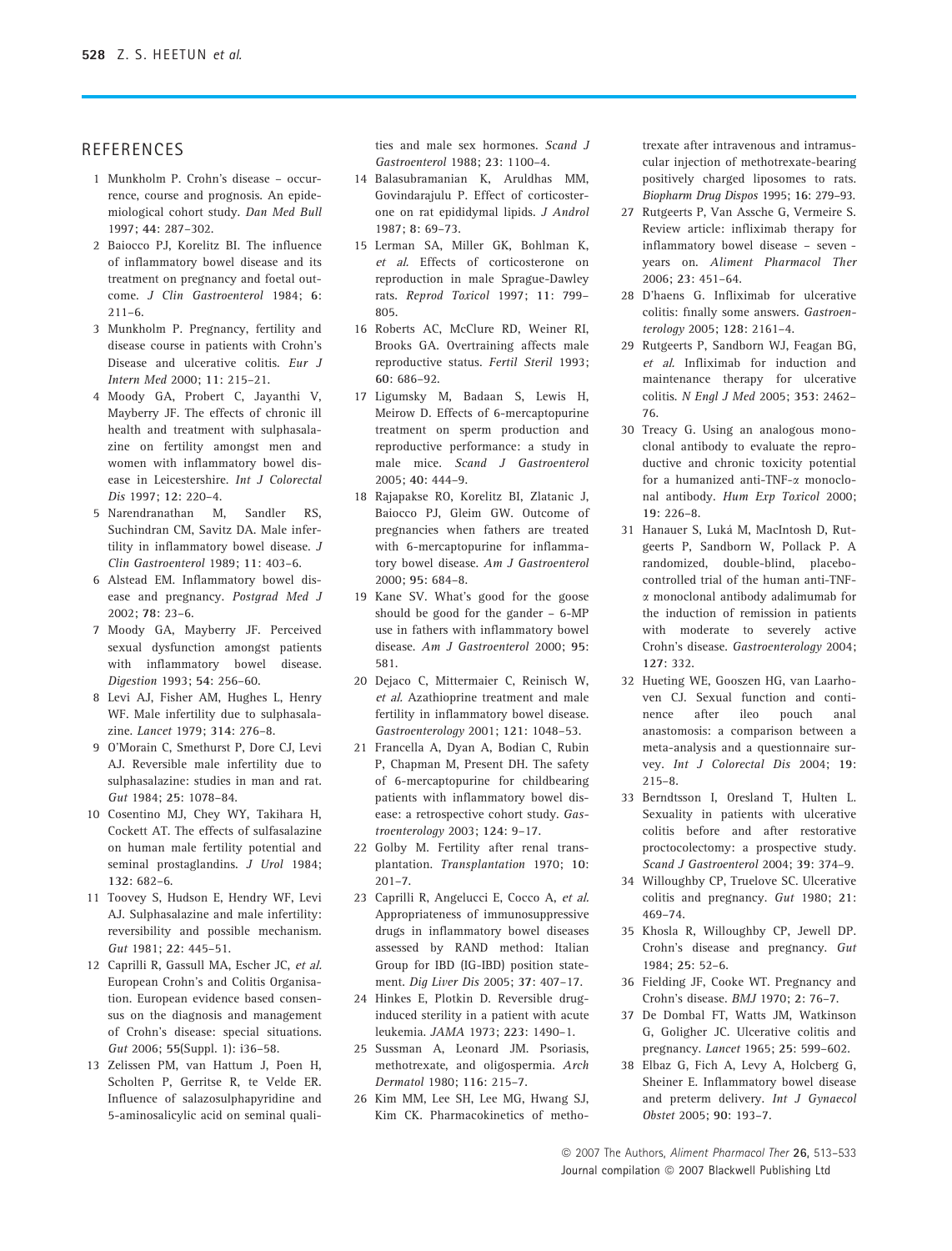- 39 Sheiner E, Shoham-Vardi I, Hershkovitz R, Katz M, Mazor M. Infertility treatment is an independent risk factor for cesarean section among nulliparous women aged 40 and above. Am J Obstet Gynecol 2001; 185: 888–92.
- 40 Baird DD, Narendranathan M, Sandler RS. Increased risk of preterm birth for women with inflammatory bowel disease. Gastroenterology 1990; 99: 987– 94.
- 41 Hudson M, Flett G, Sinclair TS, Brunt PW, Templeton A, Mowat NA. Fertility and pregnancy in inflammatory bowel disease. Int J Gynaecol Obstet 1997; 58: 229–37.
- 42 Mayberry JF, Weterman IT. European survey of fertility and pregnancy in women with Crohn's disease: a case control study by European collaborative group. Gut 1986; 27: 821–5.
- 43 Arkuran C, McComb P. Crohn's disease and tubal infertility: the effect of adhesion formation. Clin Exp Obstet Gynecol 2000; 27: 12–3.
- 44 Penn I, Makowski E, Droegemueller W, Halgrimson CG, Starzl TE. Parenthood in renal homograft recipients. JAMA 1971; 216: 1755–61.
- 45 Gillibrand PN. Systemic lupus erythematosus in pregnancy treated with azathioprine. Proc R Soc Med 1966; 59: 834.
- 46 Darai E, Marpeau O, Thomassin I, Dubernard G, Barranger E, Bazot M. Fertility after laparoscopic colorectal resection for endometriosis: preliminary results. Fertil Steril 2005; 84: 945–50.
- 47 Mohr C, Nezhat FR, Nezhat CH, Seidman DS, Nezhat CR. Fertility considerations in laparoscopic treatment of infiltrative bowel endometriosis. JSLS 2005; 9: 16–24.
- 48 Coronado C, Franklin RR, Lotze EC, Bailey HR, Valdes CT. Surgical treatment of symptomatic colorectal endometriosis. Fertil Steril 1990; 53:  $411 - 6$ .
- 49 Ording Olsen K, Juul S, Berndtsson I, Oresland T, Laurberg S. Ulcerative colitis: female fecundity before diagnosis, during disease, and after surgery compared with a population sample. Gastroenterology 2002; 122: 15–9.
- 50 Olsen KO, Joelsson M, Laurberg S, Oresland T. Fertility after ileal pouchanal anastomosis in women with ulcerative colitis. Br J Surg 1999; 86: 493–5.
- 51 Johnson P, Richard C, Ravid A, et al. Female infertility after ileal pouch-anal

anastomosis for ulcerative colitis. Dis Colon Rectum 2004; 47: 1119–26.

- 52 Calderwood AH, Kane SV. IBD and pregnancy. MedGenMed 2004; 6: 14.
- 53 Beniada A, Benoist G, Maurel J, Dreyfus M. Inflammatory bowel disease and pregnancy: report of 76 cases and review of the literature. J Gynecol Obstet Biol Reprod 2005; 34: 581–8.
- 54 Ferrero S, Ragni N. Inflammatory bowel disease: management issues during pregnancy. Arch Gynaecol Obstet 2004; 270: 79–85.
- 55 Miller JP. Inflammatory disease in pregnancy: a review. J R Soc Med 1986; 79: 221–5.
- 56 Asimakopoulos G. Pregnancy and inflammatory bowel disease. Rev Med Chir Soc Med Nat Iasl 2004; 108: 46– 50.
- 57 Bush MC, Patel S, Lapinski RH, Stone JL. Perinatal outcomes in inflammatory bowel disease. J Matern Foetal Neonatal Med 2004; 15: 237–41.
- 58 Woolfson K, Cohen Z, McLeod RS. Crohn's disease and pregnancy. Dis Colon Rectum 1990; 33: 869–73.
- 59 Kornfeld D, Cnattingius S, Ekbom A. Pregnancy outcomes in women with inflammatory bowel disease – A population-based cohort study. Am J Obstet Gynecol 1997; 177: 942–6.
- 60 Norgard B, Fonager K, Sorensen HT, Olsen J. Birth outcomes of women with ulcerative colitis: a nationwide Danish cohort study. Am J Gastroenterol 2000; 95: 3165–70.
- 61 Lamah M, Scott HJ. Inflammatory bowel disease and pregnancy. Int J Colorectal Dis 2002; 17: 216–22.
- 62 Dominitz JA, Young JC, Boyko EJ. Outcomes of infants born to mothers with inflammatory bowel disease: a population-based cohort study. Am J Gastroenterol 2002; 97: 641–8.
- 63 Nielsen OH, Andreasson B, Bondesen S, Jacobsen O, Jarnum S. Pregnancy in Crohn's disease. Scand J Gastroenterol 1984; 19: 724–32.
- 64 Lene Riis, Ida Vind, Patrizia Politi, et al. On behalf of the European Collaborative study group on inflammatory bowel disease (EC-IBD). Does pregnancy change the disease course? A Study in a European Cohort of Patients with Inflammatory Bowel Disease. Am J Gastroenterol 2006; 101: 1539–45.
- 65 Fonager K, Sorensen HT, Olsen J, Dahlerup JF, Rasmussen SN. Pregnancy outcome for women with Crohn's disease: a follow-up study based on link-

age between national registries. Am J Gastroenterol 1998; 93: 2426–30.

- 66 Schofield PF, Turnbull RB, Hawk WA. Crohn's disease and pregnancy. BMJ 1970; 1: 364.
- 67 Moser MA, Okun NB, Mayes DC, Bailey RJ. Crohn's disease, pregnancy and birth weight. Am J Gastroenterol 2000; 95: 1021–6.
- 68 Regueiro M, Kip KE, Cheung O, Hegazi RA, Plevy S. Cigarette smoking and age at diagnosis of inflammatory bowel disease. Inflamm Bowel Dis 2005; 11: 42–7.
- 69 Lambers DS, Clark KE. The maternal and fetal physiologic effects of nicotine. Semin Perinatol 1996; 20: 115– 26.
- 70 Cosnes J, Carbonnel F, Beaugerie L, Le Quintrec Y, Gendre JP. Effects of cigarette smoking on the long-term course of Crohn's disease. Gastroenterology 1996; 110: 424–31.
- 71 Kane S, Lemieux N. The role of breastfeeding in postpartum disease activity in women with inflammatory bowel disease. Am J Gastroenterol 2005; 100:  $102 - 5$
- 72 Nielsen OH, Andreasson B, Bondesen S, Jarnum S. Pregnancy in ulcerative colitis. Scand J Gastroenterol 1983; 18: 735–42.
- 73 Mogadam M, Korelitz BI, Ahmed SW, Dobbins WO, 3rd, Baiocco PJ. The course of inflammatory bowel disease during pregnancy and post partum. Am J Gastroenterol 1981a; 75: 265–9.
- 74 Korelitz BI. Inflammatory bowel disease and pregnancy. Gastroenterol Clin North Am 1998; 27: 213–24.
- 75 Abramson D, Jankelson IR, Milner LR. Pregnancy in idiopathic ulcerative colitis. Am J Obstet Gynecol 1951; 61:  $121 - 9$ .
- 76 Ravid A, Richard CS, Spencer LM, et al. Pregnancy, delivery and pouch function after ileal pouch-anal anastomosis for ulcerative colitis. Dis Colon Rectum 2002; 45: 1283–8.
- 77 Juhasz ES, Fozard B, Dozois RR, Ilstrup DM, Nelson H. Ileal pouch-anal anastomosis function following childbirth: an extended evaluation. Dis Colon Rectum 1995; 38: 159–65.
- 78 Ilnyckyji A, Blanchard JF, Rawsthorne P, Bernstein CN. Perianal Crohn's disease and pregnancy: role of the mode of delivery. Am J Gastroenterol 1999; 94: 3274–8.
- 79 Sultan AH, Kamm MA, Hudson CN, Thomas JM, Bartram CI. Anal-sphincter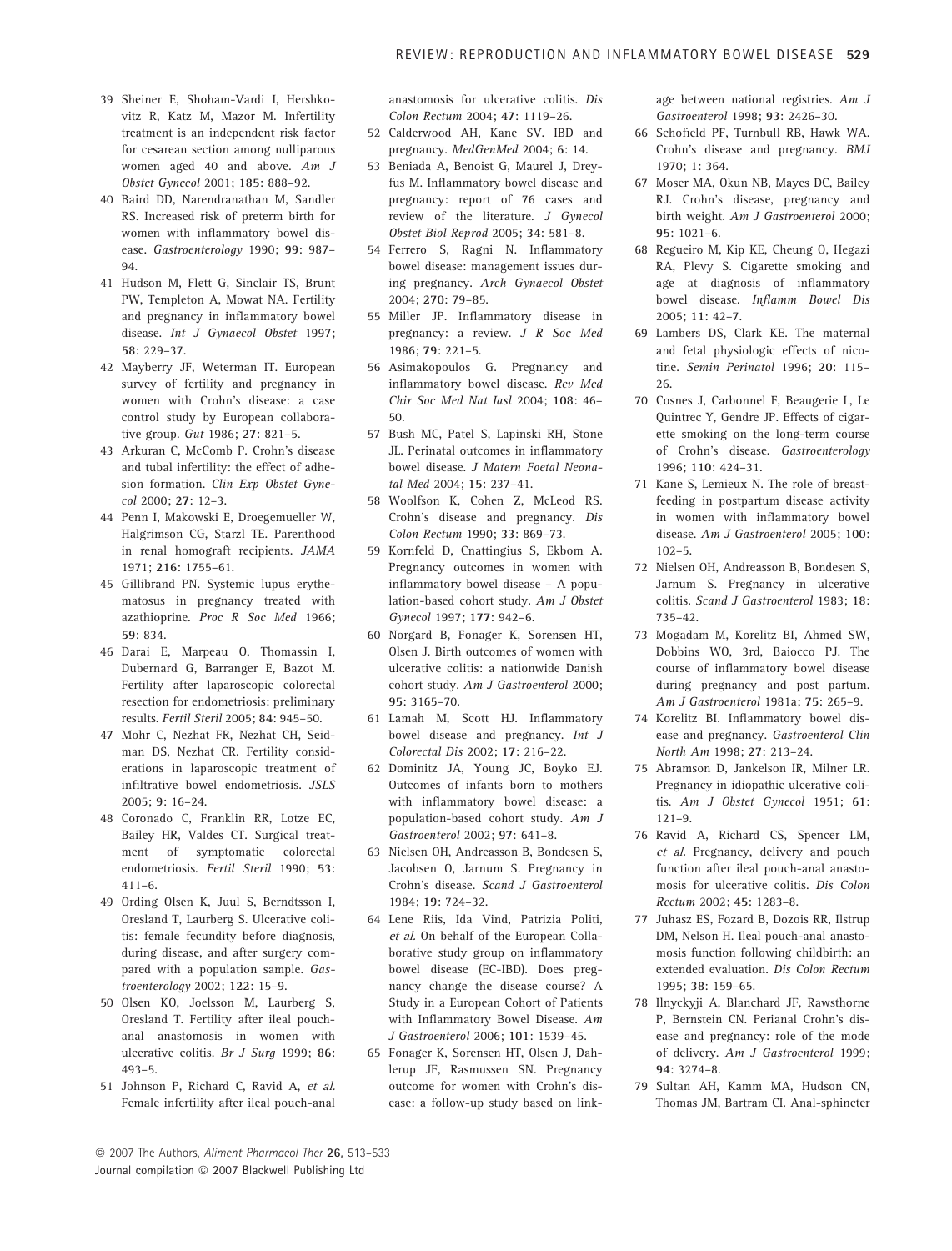disruption during vaginal delivery. N Engl J Med 1993; 329: 1905–11.

- 80 Kitayama T, Funayama Y, Fukushima K, et al. Anal function during pregnancy and postpartum after ileal pouch anal anastomosis for ulcerative colitis. Surg Today 2005; 35: 211–5.
- 81 Remzi FH, Gorgun E, Bast J, et al. Vaginal delivery after ileal pouch-anal anastomosis: a word of caution. Dis Colon Rectum 2005; 48: 1691–9.
- 82 Hahnloser D, Pemberton JH, Wolff BG, et al. Pregnancy and delivery before and after ileal pouch-anal anastomosis for inflammatory bowel disease: immediate and long-term consequences and outcomes. Dis Colon Rectum 2004; 47: 1127–35.
- 83 Homan WP, Thorbjarnarson B. Crohn disease and pregnancy. Arch Surg 1976; 111: 545–7.
- 84 De Dombal FT, Burton IL, Goligher JC. Crohn's disease and pregnancy. BMJ 1972; 3: 550–3.
- 85 Katz JA. Pregnancy and inflammatory bowel disease. Curr Opin Gastroenterol 2004; 20: 328–32.
- 86 Brandt LJ, Estabrook SG, Reinus JF. Results of a survey to evaluate whether vaginal delivery and episiotomy lead to perineal involvement in women with Crohn's disease. Am J Gastroenterol 1995; 90: 1918–22.
- 87 Rogers RG, Katz VL. Course of Crohn's disease during pregnancy and its effect on pregnancy outcome: a retrospective review. Am J Perinatol 1995; 12: 262– 4.
- 88 Weterman IT. Fertility and pregnancy in inflammatory bowel disease. Neth J Med 1989; 35(Suppl. 1): S67–75.
- 89 Restellini A. Inflammatory diseases of the digestive system and pregnancy: clinical case and review of the literature. Schweiz Rundsch Med Prax 1989; 78: 560–4.
- 90 Castiglione F, Pignata S, Morace F, et al. Effect of pregnancy on the clinical course of a cohort of women with inflammatory bowel disease. Ital J Gastroenterol 1996; 28: 199–204.
- 91 Nwokolo CU, Tan WC, Andrews HA, Allan RN. Surgical resections in parous patients with distal ileal and colonic Crohn's disease. Gut 1994; 35: 220–3.
- 92 Subhani JM, Hamiliton MI. Review article: the management of inflammatory bowel disease during pregnancy. Aliment Pharmacol Ther 1998; 12: 1039–54.
- 93 Cappell MS, Colon VJ, Sidhom OA. A study at 10 medical centers of the safety and efficacy of 48 flexible sigmoidoscopies and 8 colonoscopies during pregnancy with follow-up of fetal outcome and with comparison to control groups. Dig Dis Sci 1996; 41: 2353–61.
- 94 Katz JA. Endoscopy in the pregnancy patient with inflammatory bowel disease. Gastrointest Endosc Clin N Am 2002; 12: 636–46.
- 95 Mahadevan U, Kane S. American Gastroenterological Association Institute Technical Review on the use of gastrointestinal medications in pregnancy. Gastroenterology 2006; 131: 283–311.
- 96 Celleno D, Capogna G, Tomassetti M, Costantino P, Di Feo G, Nisini R. Neurobehavioural effects of propofol on the neonate following elective caesarean section. Br J Anaesth 1989; 62: 649–54.
- 97 Yau G, Gin T, Ewart MC, Kotur CF, Leung RK, Oh TE. Propofol for induction and maintenance of anaesthesia at caesarean section. A comparison with thioprentone/enflurane. Anaesthesia 1991; 46: 20–3.
- 98 Abboud TK, Zhu J, Richardson M, Peres Da Silva E, Donovan M. Intravenous propofol vs thiamylai-isoflurane for caesarean section, comparative maternal and neonatal effects. Acta Anaesthesiol Scand 1995; 39: 205–9.
- 99 Gregory MA, Gin T, Yau G, Leung RK, Chan K, Oh TE. Propofol infusion anaesthesia for caesarean section. Can J Anaesth 1990; 37: 514–20.
- 100 Valtonen M, Kanto J, Rosenbery P. Comparison of propofol and thiopentone for induction of anesthesia for elective caesarean section. Anaesthesia 1989; 44: 758–62.
- 101 Gint T, Gregory MA, Oh TE. The haemodynamic effects of propofol and thiopentone for induction anaesthesia for caesarean section. Anaesth Intensive Care 1990; 18: 175–9.
- 102 Connell W, Miller A. Treating inflammatory bowel disease during pregnancy: risks and safety of drug therapy. Drug Saf 1999; 21: 311–23.
- 103 O'Morain CA. Does nutritional therapy in inflammatory bowel disease have a primary or an adjunctive role? Scand J Gastroenterol Suppl 1990; 172: 29–34.
- 104 O'Sullivan M, O'Morain C. Nutrition in inflammatory bowel disease. Best Pract

Res Clin Gastroenterol 2006; 20: 561– 73.

- 105 Teahon K, Pearson M, Levi AJ, Bjarnason I. Elemental diet in the management of Crohn's disease during pregnancy. Gut 1991; 32: 1079–81.
- 106 Jarnerot G, Into-Malmberg MB, Esbjorner E. Placental transfer of sulphasalazine and sulphapyridine and some of its metabolites. Scand J Gastroenterol 1981a; 16: 693–7.
- 107 Gionchetti P, Campieri M, Belluzzi A, et al. Bioavailability of single and multiple doses of a new oral formulation of 5-ASA in patients with inflammatory bowel disease and healthy volunteers. Aliment Pharmacol Ther 1994; 8: 535–40.
- 108 Jarnerot G, Andersen S, Esbjorner E, Sandstrom B, Brodersen R. Albumin reserve for binding of bilirubin in maternal and cord serum under treatment with sulphasalazine. Scand J Gastroenterol 1981b; 16: 1049–55.
- 109 Esbjorner E, Jarnerot G, Wranne L. Sulphasalazine and sulphapyridine serum levels in children to mothers treated with sulphasalazine during pregnancy and lactation. Acta Paediatr Scand 1987; 76: 137–42.
- 110 Moskovitz DN, Bodian C, Chapman ML, et al. The effect on the foetus of medications used in pregnant inflammatory bowel disease patients. Am J Gastroenterol 2004; 99: 656–61.
- 111 Mogadam M, Dobbins WO, 3rd, Korelitz BI, Ahmed SW. Pregnancy in inflammatory bowel disease: effect of sulfasalazine and corticosteroids on fetal outcome. Gastroenterology 1981b; 80: 72–6.
- 112 Czeizel AE, Toth M, Rockenbauer M. Population-based case control study of folic acid supplementation during pregnancy. Teratology 1996; 53: 645– 51.
- 113 Jansen G, Van der Heijden J, Oerlemans R, et al. Sulfasalazine is a potent inhibitor of the reduced folate carrier: implications for combination therapies with methotrexate in rheumatoid arthritis. Arthritis Rheum 2004; 50: 2130–9.
- 114 Norgard B, Czeizel AE, Rockenbauer M, Olsen J, Sorensen HT. Population-based case control study of the safety of sulfasalazine use during pregnancy. Aliment Pharmacol Ther 2001; 15: 483–6.
- 115 Marteau P, Tennenbaum R, Elefant E, Lemann M, Cosnes J. Foetal outcome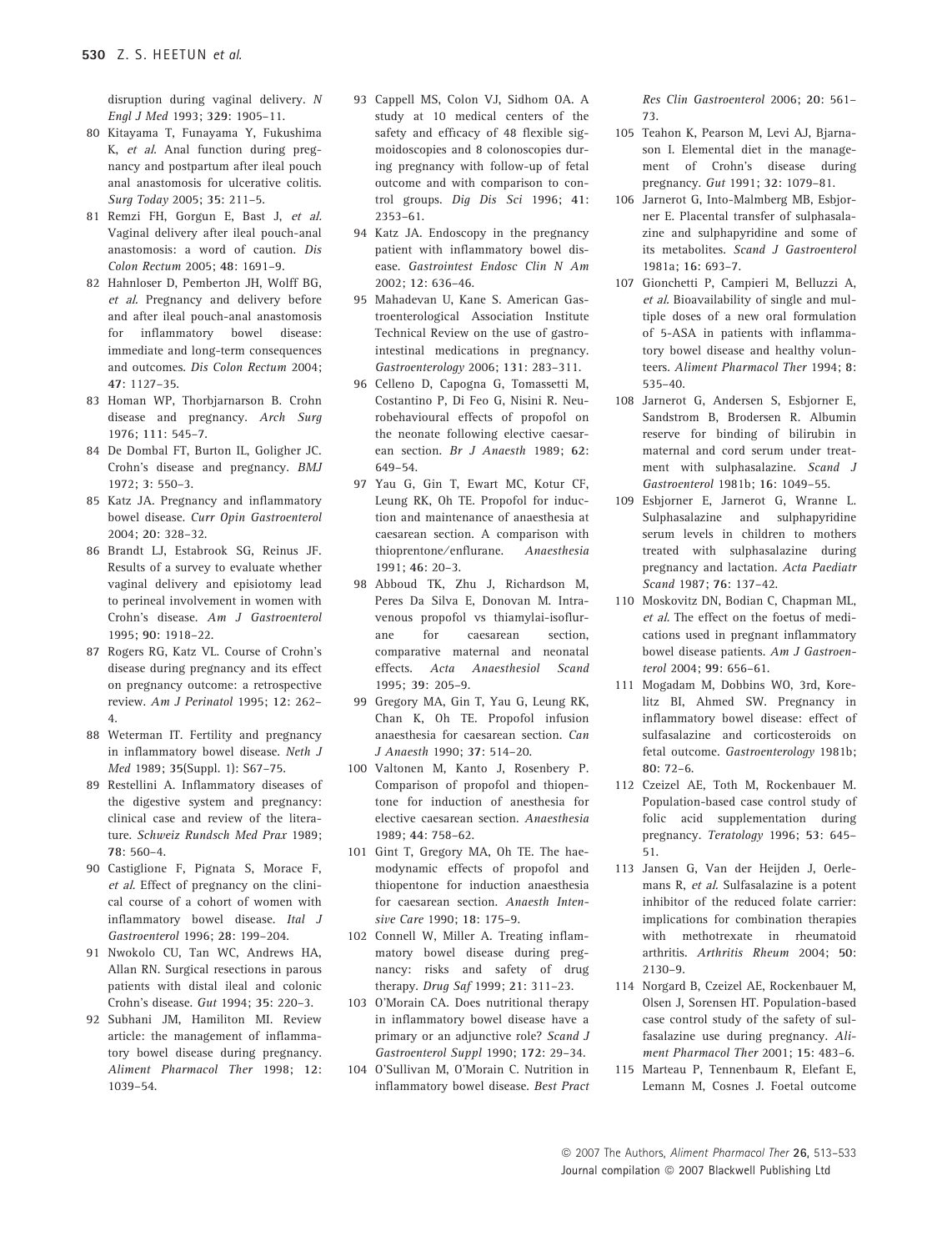in women with IBD treated during pregnancy with oral mesalazine microgranules. Alim Pharmacol Ther 1998;  $12 \cdot 1101 - 8$ 

- 116 Diav-Citrin O, Park YH, Veerasuntharam G, et al. The safety of mesalamine in human pregnancy: a prospective controlled cohort study. Gastroenterology 1998; 114: 23–8.
- 117 Colombel JF, Brabant G, Gubler MC, et al. Renal insufficiency in infant: side-effect of prenatal exposure to mesalazine? Lancet 1994; 344: 620–1.
- 118 Marteau P, Seksik P, Beaugerie L, et al. Recommendations for clinical practice for the treatment of ulcerative colitis. Gastroenterol Clin Biol 2004; 28 (10 Pt. 2): 955–60.
- 119 Rodriguez-Pinilla E, Martinez-Frias ML. Corticosteroids during pregnancy and oral clefts: a case-control study. Teratology 1998; 58: 2–5.
- 120 Carmichael SL, Shaw GM. Maternal corticosteroid use and risk of selected congenital anomalies. Am J Med Genet 1999; 86: 242–4.
- 121 Park-Wyllie L, Mazzotta P, Pastuszak A, et al. Birth defects after maternal exposure to corticosteroids: prospective cohort study and meta-analysis of epidemiological studies. Teratology 2000; 62: 385–92.
- 122 Reinisch JM, Simon NG, Karow WG, Gandelman R. Prenatal exposure to prednisone in humans and animals retards intrauterine growth. Science 1978; 202: 436–8.
- 123 Gur C, Diav-Citrin O, Shechtman S, Arnon J, Ornoy A. Pregnancy outcome after first trimester exposure to corticosteroids: a prospective controlled study. Reprod Toxicol 2004; 18: 93–101.
- 124 Gluck PA, Gluck JC. A review of pregnancy outcomes after exposure to orally inhaled budesonide. Curr Med Res Opin 2005; 21: 1075–84.
- 125 Rahimi R, Nikfar S, Abdollahi M. Meta-analysis finds use of inhaled corticosteroids during pregnancy safe: a systematic meta-analysis review. Hum Exp Toxicol 2006; 25: 447–52.
- 126 Kihlstrom I, Lundberg C. Teratogenicity study of the new glucocorticoid budesonide in rabbits. Arzneimittelforschung 1987; 37: 43–6.
- 127 Padbury JF, Ervin MG, Polk DH. Extrapulmonary effects of antenatally administered steroids. J Pediatr 1996; 128: 167–72.
- 128 Beitins IZ, Bayard F, Ances IG, Kowarski A, Migeon CJ. The metabolic

clearance rate, blood production, interconversion and transplacental passage of cortisol and cortisone in pregnancy near term. Pediatr Res 1973; 7: 509– 19.

- 129 Blanford AT, Murphy BE. In vitro metabolism of prednisolone, dexamethasone, betamethasone, and cortisol by the human placenta.  $Am \, J$ Obstet Gynecol 1977; 127: 264–7.
- 130 Petersen MC, Nation RL, Ashley JJ, McBride WG. The placental transfer of betamethasone. Eur J Clin Pharmacol 1980; 18: 245–7.
- 131 Dancis J, Jansen V, Levitz M. Placental transfer of steroids: effect of binding to serum albumin and to placenta. Am J Physiol 1980; 238: E208–13.
- 132 Polifka JE, Friedman JM. Teratogen update: azathioprine and 6-mercaptopurine. Teratology 2002; 65: 240–61.
- 133 de Boer NK, Jarbandhan SV, de Graaf P, Mulder CJ, van Elburg RM, van Bodegraven AA. Azathioprine use during pregnancy: unexpected intrauterine exposure to metabolites. Am J Gastroenterol 2006; 101: 1390–2.
- 134 de Boer NK, Van Elburg RM, Wilhelm AJ, et al. 6-Thioguanine for Crohn's disease during pregnancy: thiopurine metabolite measurements in both mother and child. Scand J Gastroenterol 2005; 40: 1374–7.
- 135 Janssen NM, Genta MS. The effects of immunosuppressive and anti-inflammatory medications on fertility, pregnancy, and lactation. Arch Intern Med 2000; 160: 610–9.
- 136 Norgard B, Pedersen L, Fonager K, Rasmussen SN, Sorensen HT. Azathioprine, mercaptopurine and birth outcome: a population-based cohort study. Aliment Pharmacol Ther 2003; 17: 827–34.
- 137 Alstead EM, Ritchie JK, Lennard-Jones JE, Farthing MJ, Clark ML. Safety of azathioprine in pregnancy in inflammatory bowel disease. Gastroenterology 1990; 99: 443–6.
- 138 Oefferlbauer-Ernst A, Reinisch W, Miehsler W, Vogelsang H, Dejaco C. Healthy offspring in parents both receiving thiopurines. Gastroenterology 2004; 126: 628.
- 139 DeWitte DB, Buick MK, Cyran SE, Maisels MJ. Neonatal pancytopenia and severe combined immunodeficiency associated with antenatal administration of azathioprine and prednisone. J Pediatr 1984; 105: 625–8.
- 140 Davison JM, Dellagrammatikas H, Parkin JM. Maternal azathioprine therapy

and depressed haemopoiesis in the babies of renal allograft patients. Br J Obstet Gynecol 1985; 92: 233–9.

- 141 Milunsky A, Graef JW, Gaynor MF Jr. Methotrexate-induced congenital malformations. J Pediatr 1968; 72: 790–5.
- 142 Bawle EV, Conard JV, Weiss L. Adult and two children with fetal methotrexate syndrome. Teratology 1998; 57: 51–5.
- 143 Lipscomb GH, Givens VM, Meyer NL, Bran D. Comparison of multidose and single-dose methotrexate protocols for the treatment of ectopic pregnancy.  $Am$ J Obstet Gynecol 2005; 192: 1844–7.
- 144 Donnenfeld AE, Pastuszak A, Noah JS, Schick B, Rose NC, Koren G. Methotrexate exposure prior to and during pregnancy. Teratology 1994; 49: 79– 81.
- 145 Albengres E, Le Louet H, Tillement JP. Immunosuppressive drugs and pregnancy: experimental and clinical data. Transplant Proc 1997; 29: 2461–6.
- 146 Bar Oz B, Hackman R, Einarson T, Koren G. Pregnancy outcome after cyclosporine therapy during pregnancy: a meta-analysis. Transplantation 2001; 71: 1051–5.
- 147 Anderson JB, Turner GM, Williamson RC. Fulminant ulcerative colitis in late pregnancy and the puerperium. J R Soc Med 1987; 80: 492–4.
- 148 Jayaprakash A, Gould S, Lim AG, Shehata HA. Use of cyclosporin in pregnancy. Gut 2004; 53: 1386–7.
- 149 Angelberger S, Reinisch W, Dejaco C. Prevention of abortion by ciclosporin treatment of fulminant ulcerative colitis during pregnancy. Gut 2006; 55: 1364–5.
- 150 Dor R, Blanshard C. Caution with the use of cyclosporin in pregnancy. Gut 2003; 52: 1070.
- 151 Jain A, Venkataramanan R, Fung JJ, et al. Pregnancy after liver transplantation under tacrolimus. Transplantation 1997; 64: 559–65.
- 152 Jain AB, Reyes J, Marcos A, et al. Pregnancy after liver transplantation with tacrolimus immunosppression: a single center's experience update at 13 years. Transplantation 2003; 76: 827–32.
- 153 Kainz A, Harabacz I, Cowlrick IS, Gadgil SD, Hagiwara D. Review of the course and outcome of 100 pregnancies in 84 women treated with tacrolimus. Transplantation 2000; 70: 1718–21.
- 154 Czeizel AE, Rockenbauer M, Sorensen HT, Olsen J. Augmentin treatment dur-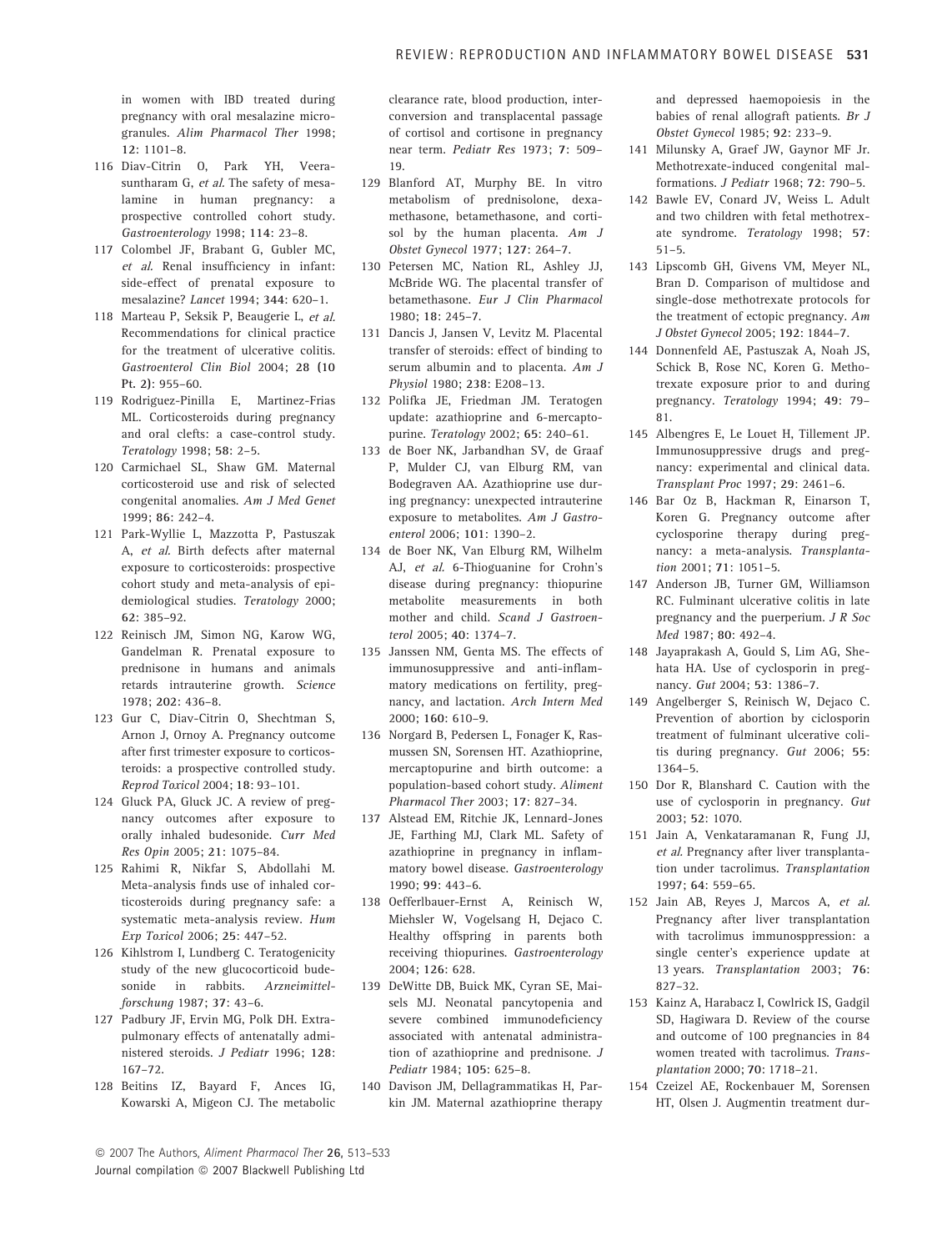ing pregnancy and the prevalence of congenital abnormalities: a populationbased case-control teratologic study. Eur J Obstet Gynecol Reprod Biol 2001; 97: 188–92.

- 155 Berkovitch M, Diav-Citrin O, Greenberg R, et al. First-trimester exposure to amoxycillin/clavulanic acid: a prospective, controlled study. Br J Clin Pharmacol 2004; 58: 298–302.
- 156 Burtin P, Taddio A, Ariburnu O, Einarson TR, Koren G. Safety of metronidazole in pregnancy: a meta-analysis. Am J Obstet Gynecol 1995; 1(2 Pt 1): 525–9.
- 157 Caro-Paton T, Carvajal A, Martin de Diego I, Martin-Arias LH, Alvarez Requejo A, Rodriguez Pinilla E. Is metronidazole teratogenic? A metaanalysis Br J Clin Pharmacol 1997; 44: 179–82.
- 158 Piper JM, Mitchel EF, Ray WA. Prenatal use of metronidazole and birth defects: no association. Obstet Gynecol 1993; 82: 348–52.
- 159 Sorensen HT, Larsen H, Jensen ES, et al. Safety of metronidazole during pregnancy: a cohort study of risk of congenital abnormalities, preterm delivery and low birth weight in 124 women. J Antimicrob Chemother 1999;  $44.854 - 6$
- 160 Diav-Citrin O, Shechtman S, Gotteiner T, Arnon J, Ornoy A. Pregnancy outcome after gestational exposure to metronidazole: a prospective controlled cohort study. Teratology 2001; 63: 186–92.
- 161 Linseman DA, Hampton LA, Branstetter DG. Quinolone-induced arthropathy in the neonatal mouse. Morphological analysis of articular lesions produced by pipemidic acid and ciprofloxacin. Fundam Appl Toxicol 1995; 28: 59–64.
- 162 Loebstein R, Addis A, Ho E, et al. Pregnancy outcome following gestational exposure to fluoroquinolones: a multicenter prospective controlled study. Antimicrob Agents Chemother 1998; 42: 1336–9.
- 163 Larsen H, Nielsen GL, Schonheyder HC, Olesen C, Sorensen HT. Birth outcome following maternal use of fluoroquinolones. Int J Antimicrob Agents 2001; 18: 259–62.
- 164 Berkovitch M, Pastuszak A, Gazarian M, Lewis M, Koren G. Safety of the new quinolones in pregnancy. Obstet Gynecol 1994; 84: 535–8.
- 165 Einarson A, Mastroiacovo P, Arnon J, et al. Prospective, controlled, multicen-

tre study of loperamide in pregnancy. Can J Gastroenterol 2000; 14: 185–7.

- 166 Black RA, Hill DA. Over-the-counter medications in pregnancy. Am Fam Physician 2003; 67: 2517–24.
- 167 Collins E. Maternal and fetal effects of acetaminophen and salicylates in pregnancy. Obstet Gynecol 1981; 5(Suppl.): 57S–62S.
- 168 Khanna D, McMahon M, Furst DE. Safety of tumour necrosis factor-alpha antagonists. Drug Saf 2004; 27: 307– 24.
- 169 Simister NE. Placental transport of immunoglobulin G. Vaccine 2003; 21: 3365–9.
- 170 Katz JA, Antoni C, Keenan GF, Smith DE, Jacobs SJ, Lichtenstein GR. Outcome of Pregnancy in women receiving infliximab for the treatment of Crohn's disease and rheumatoid arthritis. Am J Gastroenterol 2004; 99: 2385–92.
- 171 Lichtenstein G, Cohen RD, Feagan BG, et al. Safety of infliximab in Crohn's disease: data from the 5000-patient TREAT Registry (abstr). Gastroenterology 2004; 126: A54.
- 172 Mahadevan U, Kane S, Sandborn WJ, et al. Intentional infliximab use during pregnancy for induction or maintenance of remission in Crohn's disease. Aliment Pharmacol Ther 2005; 21: 733–8.
- 173 Vesga L, Terdiman JP, Mahadevan U. Adalimumab use in pregnancy. Gut 2005; 54: 890.
- 174 Bergstrand O, Hellers G. Breast-feeding during infancy in patients who later develop Crohn's disease. Scand J Gastroenterol 1983; 18: 903–6.
- 175 Branski D, Kerem E, Gross-Kieselstein E, Hurvitz H, Litt R, Abrahamov A. Bloody diarrhea – a possible complication of sulfasalazine transferred through human breast milk. J Pediatr Gastroenterol Nutr 1986; 5: 316–7.
- 176 Nelis G. Diarrhoea due to 5-aminosalicylic acid in breast milk. Lancet 1989; i: 383.
- 177 Silverman DA, Ford J, Shaw I, Probert CS. Is mesalazine really safe for use in breastfeeding mothers? Gut 2005; 54: 170–1.
- 178 Christensen LA. 5-Aminosalicylic acid containing drugs. Delivery, fate, and possible clinical implications in man. Dan Med Bull 2000; 47: 20–41.
- 179 Jusko WJ. Pharmacokinetics and receptor-mediated pharmacodynamics of corticosteroids. Toxicology 1995; 102: 189–96.
- 180 Committee on Drugs American Academy of Pediatrics. Transfer of drugs and other chemicals into human milk. Pediatrics 2001; 108: 776–9.
- 181 Matheson I, Lunde PK, Bredesen JE. Midazolam and nitrazepam in the maternity ward: milk concentrations and clinical effects. Br J Clin Pharmacol 1990; 30: 787–93.
- 182 Orholm M, Munkholm P, Langholz E, Nielsen OH, Sorensen TI, Binder V. Familial occurrence of inflammatory bowel disease. N Engl J Med 1991; 324: 84–8.
- 183 Binder V. Genetic epidemiology in inflammatory bowel disease. Dig Dis 1998; 16: 351–5.
- 184 Peeters M, Nevens H, Baert F, et al. Familial aggregation in Crohn's disease: increased age-adjusted risk and concordance in clinical characteristics. Gastroenterology 1996; 111: 597–603.
- 185 Montgomery SM, Lambe M, Wakefield AJ, Pounder RE, Ekbom A. Siblings and the riks of inflammatory bowel disease. Scand J Gastroenterol 2002;  $37 \cdot 1301 - 8$
- 186 Odes S. Changing epidemiology of ulcerative colitis and Crohn's disease in Jews and Arabs in southern Israel. Gut 2003; 52(Suppl. VI): A39.
- 187 Russell RK, Farhadi R, Wilson M, Drummond H, Satsangi J, Wilson DC. Parental smoking during pregnancy and an atopic background predispose to paediatric inflammatory bowel disease. Gut 2005; 54(Suppl. II): A2.
- 188 Persson PG, Ahlbom A, Hellers G. Inflammatory bowel disease and tobacco smoke – a case-control study. Gut 1990; 31: 1377–81.
- 189 Sandler RS, Sandler DP, McDonnell CW, Wurzelmann JI. Childhood exposure to environmental tobacco smoke and the risk of ulcerative colitis. Am J Epidem 1992; 135: 603–8.
- 190 Russell RK, Satsangi J. IBD: a family affair. Best Pract Res Clin Gastroenterol 2004; 18: 525–39.
- 191 Faybush EM, Blanchard JF, Rawsthorne P, Bernstein CN. Generational differences in the age at diagnosis with IBD: genetic anticipation, bias or temporal effects. Am J Gastroenterol 2002; 97: 636–40.
- 192 Flampe J, Heyman K, Kruis W, Raedler A, Folsch UR, Schreiber S. Anticipation in inflammatory bowel disease: a phenomenon caused by accumulation of confounders. Am J Med Genet 2000; 92: 178–83.